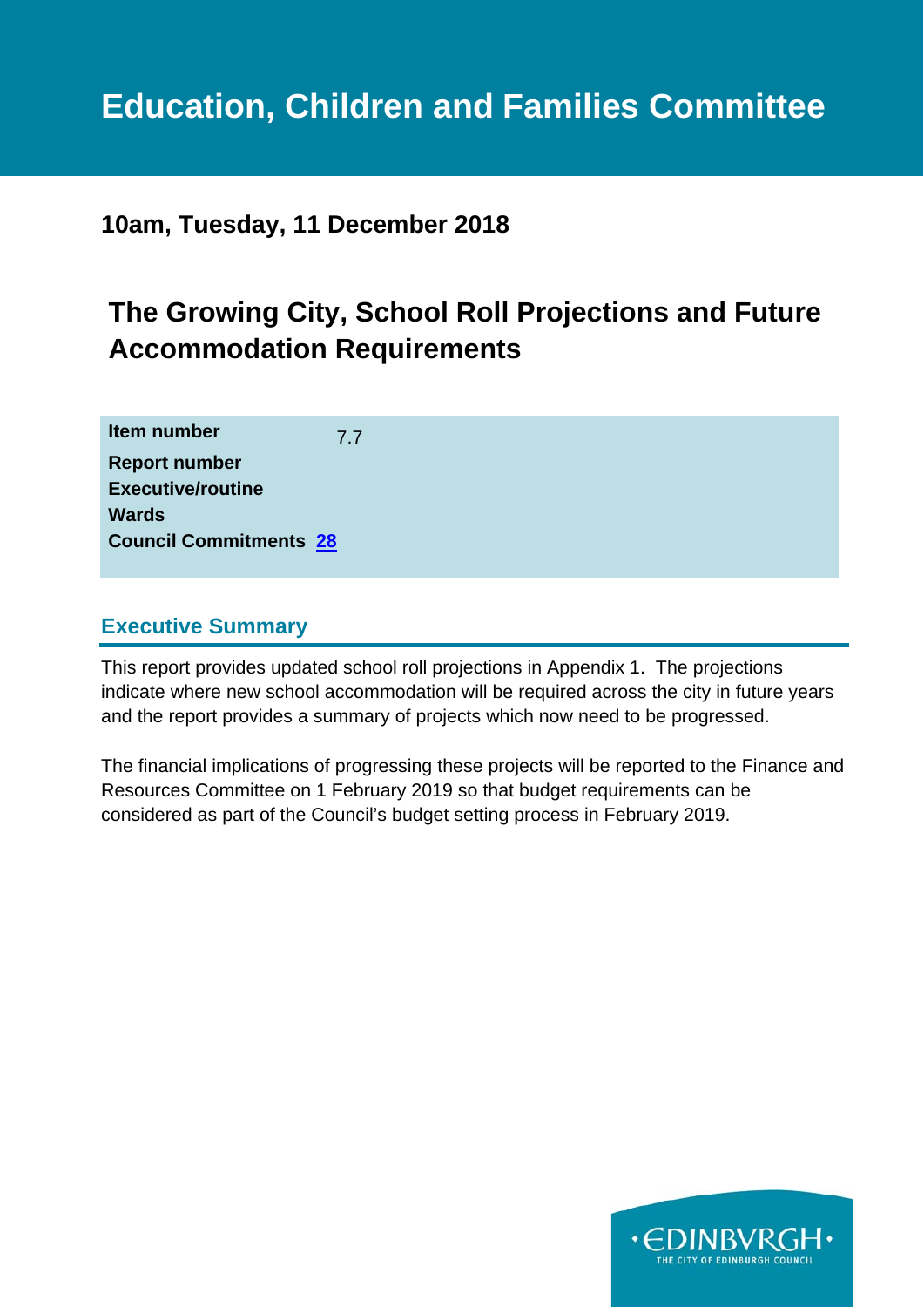## **The Growing City, School Roll Projections and Future Accommodation Requirements**

#### **1. Recommendations**

- 1.1 The Education, Children and Families Committee is asked to:
	- 1.1.1 Note all the school accommodation projects which require to be progressed to address rising school rolls throughout the city.
	- 1.1.2 Agree that a report outlining the full financial implications of these future accommodation requirements is submitted to the Finance and Resources Committee on 1 February 2019.

#### **2. Background**

- 2.1 The Council is committed to updating and publishing school roll projections every year in December. The projections are used to identify schools which will require future accommodation to be provided to address a rising school roll. They are also the basis for an annual update of the Education Infrastructure Appraisal associated with the Local Development Plan Action Programme which identifies the timescales for extensions and new schools required as a result of the growing city.
- 2.2 The projections are therefore the starting point for further analysis by the school estate planning team in relation to the future accommodation which is going to be required to be delivered through the rising rolls programme or as a new school project. The projection methodology is published on the Council's website. In order to estimate future pupil numbers the projections take into account the latest birth data available for the NHS, the most recent new housing delivery estimates provided by planning colleagues and recent trends in every school.
- 2.3 The recent Edinburgh by Numbers report indicates that the overall population of Edinburgh is estimated to grow by approximately 40,000 between 2016 and 2026 with a further 36,000 increase by 2041. However, over this period the percentage of the population aged 0-15 will fall and the absolute number of 0-15 year olds towards the end of the period will also start to fall. This trend is already starting to materialise in the school roll projections with city births continuing to fall at an average of 2% a year for the last 5 years.
- 2.4 However, despite the fall in birth rates over the next ten years the overall primary school roll at city level is estimated to grow slightly while the secondary school roll is projected to rise sharply as the rising rolls move in that sector. For the later years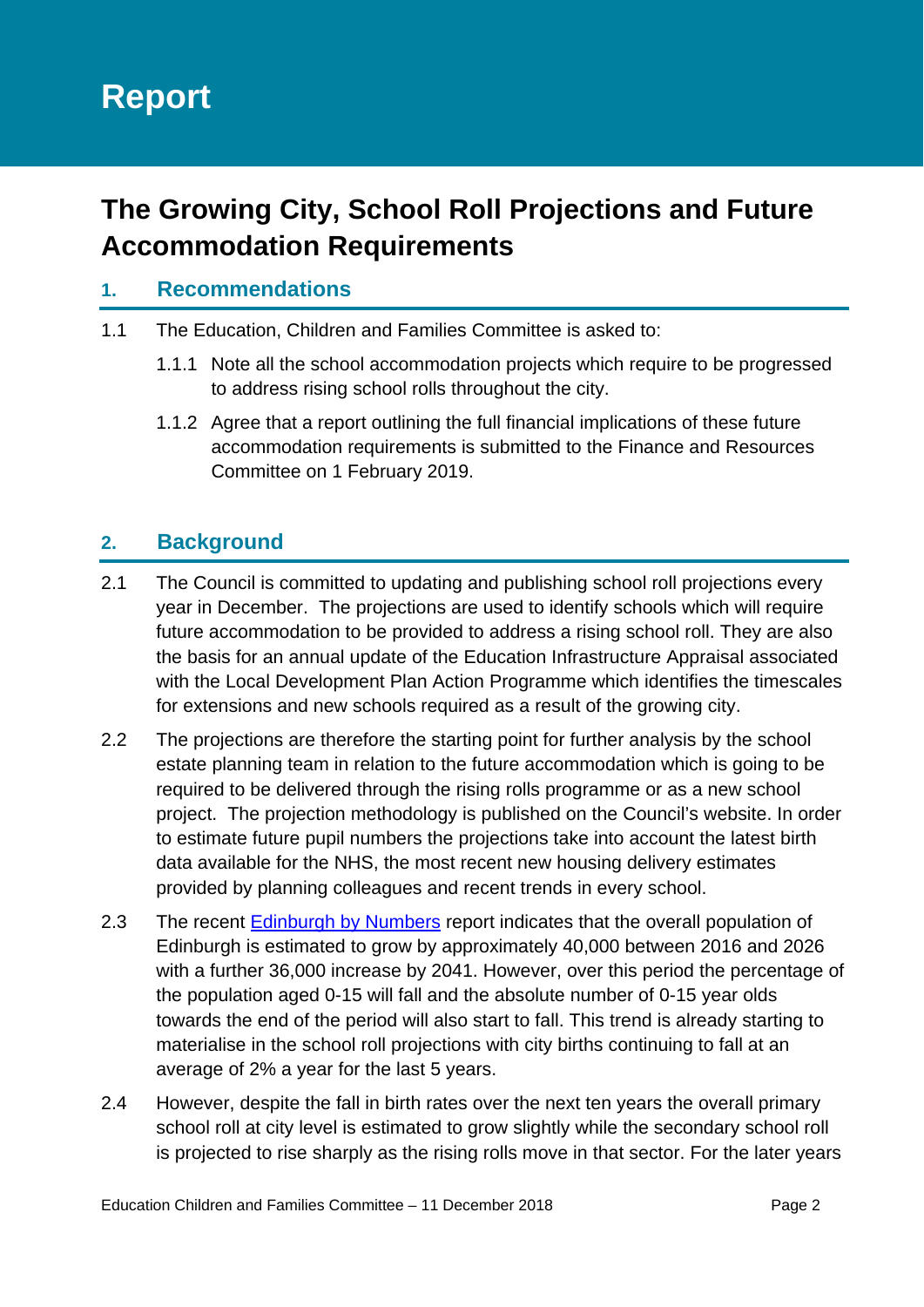of the projections, where actual birth data cannot be used, National Records for Scotland (NRS) birth rate estimates for Edinburgh are utilised. The most recent NRS data continues to estimate that birth rates will be rising in these later years.

2.5 However, even with the use of the NRS data, primary schools which have no significant new housing development in their catchment area and where the drop in birth rates is greater than the city average are starting to show drops in their school rolls over time. These complex demographic patterns demonstrate why it is essential to continue to update the projections on an annual basis to ensure that going forward Edinburgh has an efficient and effective school estate.

#### **3. Main report**

3.1 The detailed school roll projections for each school over the next 10 years are included in Appendix 1. The projections show potential accommodation issues at several schools and indicate how these will be addressed. The three main ways of addressing through accommodation solutions are the rising rolls programme, school extensions or new schools.

| <b>School</b>                                                             | <b>Summary of Project</b>                                                                                                                                                                                                                                                                                                                                                                                                                                                                        | <b>Funding/Budget</b>                          |
|---------------------------------------------------------------------------|--------------------------------------------------------------------------------------------------------------------------------------------------------------------------------------------------------------------------------------------------------------------------------------------------------------------------------------------------------------------------------------------------------------------------------------------------------------------------------------------------|------------------------------------------------|
| New Maybury<br><b>Primary School</b>                                      | The projections show this new school should now be<br>progressed with a statutory consultation during 2019<br>and the school delivered by August 2022 at the<br>earliest.                                                                                                                                                                                                                                                                                                                        | Local Development<br>Plan (LDP)                |
| New Brunstane<br>(former EDI site)<br><b>Primary School</b>               | The projections show this new school should now be<br>progressed with a statutory consultation during 2019<br>and the school delivered by August 2022 at the<br>earliest.                                                                                                                                                                                                                                                                                                                        | <b>LDP</b>                                     |
| New Builyeon<br>Road Primary<br>School                                    | The projections show this new school should now be.<br>progressed with a statutory consultation during 2019<br>and the school delivered by August 2022 at the<br>earliest.                                                                                                                                                                                                                                                                                                                       | <b>LDP</b>                                     |
| Dean Park<br><b>Primary School</b><br>and Currie<br><b>Primary School</b> | The outcome of the statutory consultation currently in<br>progress will determine whether further<br>accommodation is required at both of the schools or<br>just Dean Park Primary School. If the project is just<br>at Dean Park Primary school then an extra 5 classes<br>will be required. If it is split between the two schools<br>then due to less efficient class organisations, 2<br>additional classes would be required at Dean Park<br>Primary School and 4 at Currie Primary School. | Developer's<br>contributions and<br><b>LDP</b> |

3.2 A summary of the accommodation projects which now need to be progressed are: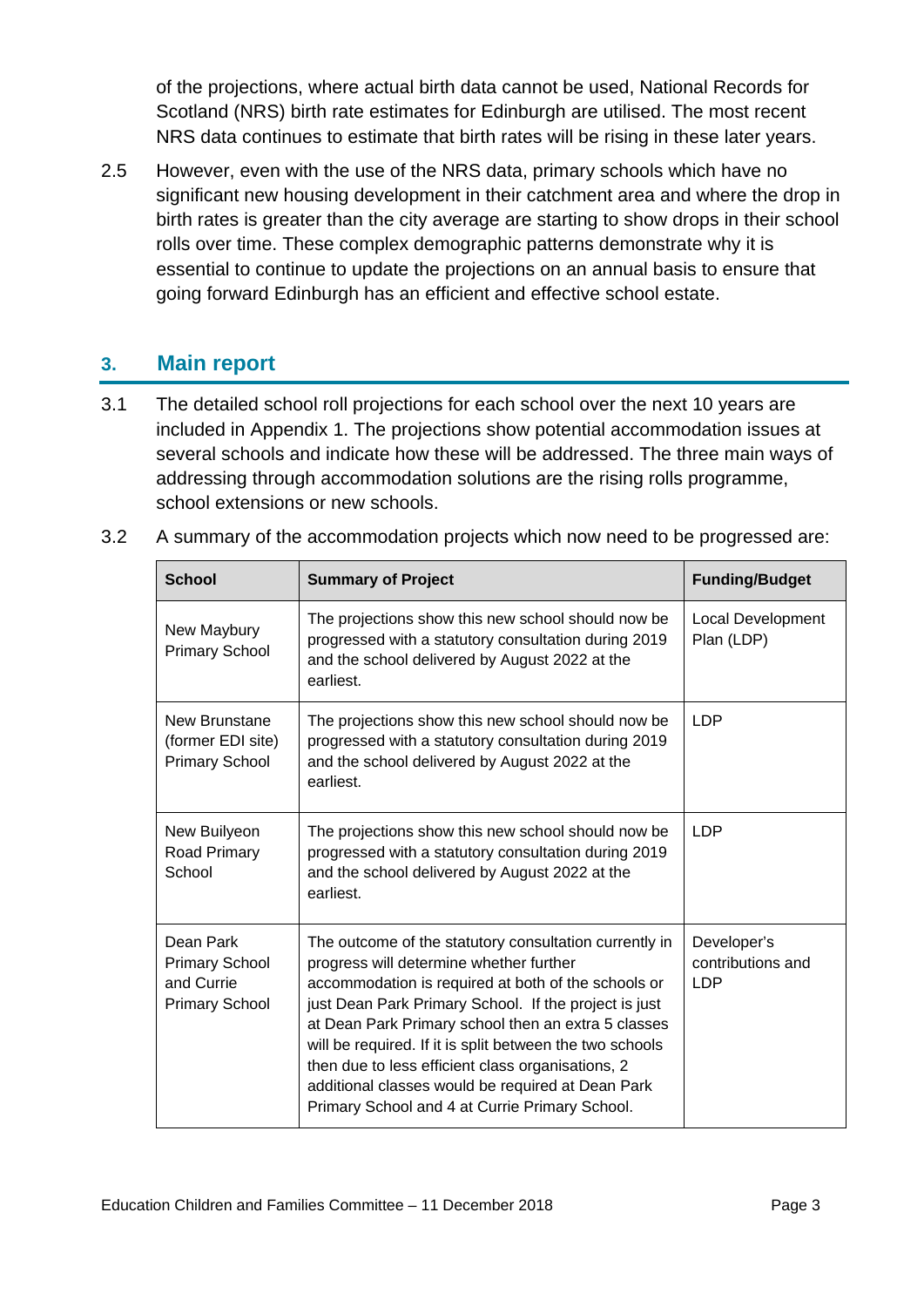| <b>Kirkliston Primary</b><br>School        | Temporary accommodation (4 classrooms) requires<br>to be provided for August 2019. The Committee has<br>agreed a statutory consultation being progressed to<br>determine where an additional 4 permanent<br>classrooms would be located. In the longer term a<br>second primary school is likely to be required in<br>Kirkliston and this should be considered in future<br>development plans in line with the potential for a<br>secondary school in the Kirkliston area (see West<br>Edinburgh High Schools update below).                                                                                                 | Developer's<br>Contributions, Rising<br>Rolls and LDP |
|--------------------------------------------|------------------------------------------------------------------------------------------------------------------------------------------------------------------------------------------------------------------------------------------------------------------------------------------------------------------------------------------------------------------------------------------------------------------------------------------------------------------------------------------------------------------------------------------------------------------------------------------------------------------------------|-------------------------------------------------------|
| Ratho Primary<br>School                    | The projections show additional accommodation will<br>be required at Ratho Primary School and ultimately<br>the school will require to be a double stream, 14<br>class school. A rising rolls working group will be<br>established at the school to consider the best way of<br>achieving the required growth. Possibilities for<br>extending the school into the community centre and<br>future opportunities to accommodate the services the<br>community centre currently provides elsewhere need<br>to be considered and all relevant stakeholders will<br>need to be involved in an appropriate engagement<br>exercise. | <b>Rising Rolls</b>                                   |
| <b>Buckstone</b><br><b>Primary School</b>  | The projections for this school show it might breach<br>its capacity slightly in future years. Due to the scale<br>of the issue significant additional accommodation<br>may not be required. However, it is recommended<br>that a rising rolls working group is established in<br>order to discuss options.                                                                                                                                                                                                                                                                                                                  | Developer's<br>contributions<br><b>Rising Rolls</b>   |
| <b>Fox Covert</b><br><b>Primary School</b> | The projections show this school requires additional<br>accommodation. The rising rolls building delivered in<br>August 2016 was designed in a way that it could be<br>extended to accommodate future rising rolls in this<br>school and Fox Covert St Andrew's RC Primary<br>School. It is recommended that this extension is now<br>delivered.                                                                                                                                                                                                                                                                             | Rising rolls<br><b>LDP</b>                            |
| Castleview<br><b>Primary School</b>        | Due to the growth in pupils from new housing in the<br>area the LDP Action Programme indicates 3 extra<br>classrooms will be required at this school along with<br>an extension to the dining room by August 2021. The<br>projections have confirmed this is now required and<br>this project should be progressed.                                                                                                                                                                                                                                                                                                          | <b>LDP</b>                                            |
| St Cuthbert's RC<br><b>Primary School</b>  | The projections for this school suggest it will breach<br>its capacity slightly in future years. Due to the scale<br>of the issue significant additional accommodation<br>may not be required. However, it is recommended<br>that a rising rolls working group is established in<br>order to discuss options.                                                                                                                                                                                                                                                                                                                | <b>Rising Rolls</b>                                   |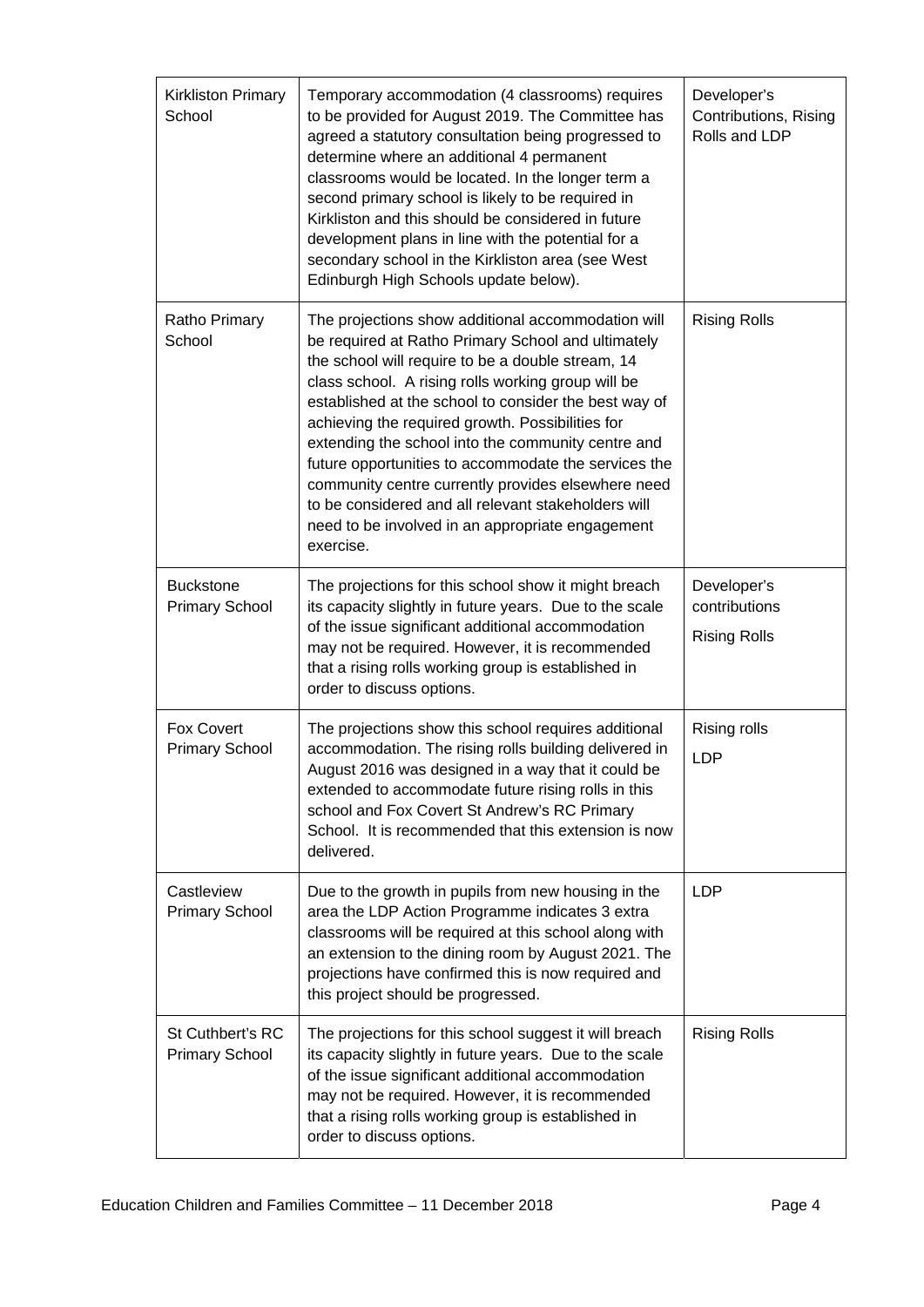| St Joseph's RC<br><b>Primary School</b><br>and Fox Covert<br>St Andrew's RC<br><b>Primary School</b> | The Local Development Plan Action Programme<br>indicates that 4 RC Primary School classes will be<br>required at Fox Covert St Andrew's RC PS or St<br>Joseph's RC PS (SJ's). The projections show that at<br>least one of these classrooms will be required at SJ's<br>and a rising rolls working group will be established to<br>look at opportunities for increasing the capacity at<br>this school. Broomhouse PS will also be involved in<br>the working group because it is a shared campus.<br>The extra capacity for Fox Covert St Andrew's RC<br>PS will be provided through the extension of the<br>existing rising rolls building on the joint campus which<br>the school are already sharing with Fox Covert<br>Primary School. | <b>LDP</b>                    |
|------------------------------------------------------------------------------------------------------|---------------------------------------------------------------------------------------------------------------------------------------------------------------------------------------------------------------------------------------------------------------------------------------------------------------------------------------------------------------------------------------------------------------------------------------------------------------------------------------------------------------------------------------------------------------------------------------------------------------------------------------------------------------------------------------------------------------------------------------------|-------------------------------|
| St David's RC<br><b>Primary School</b>                                                               | The LDP Action Programme indicates 2 RC Primary<br>School classes are required at St David's RC Primary<br>School by August 2021. The projections confirm this<br>is now required to be delivered.                                                                                                                                                                                                                                                                                                                                                                                                                                                                                                                                          | <b>LDP</b>                    |
| St John Vianney<br><b>RC Primary</b><br>School                                                       | The LDP Action Programme indicated 4 classes at<br>either St John Vianney RC PS or St Catherine's RS<br>PC would be required by August 2019. A new<br>nursery is being delivered at St John Vianney RC PS<br>which will allow the space in the school currently<br>occupied by the nursery classes to be reconfigured<br>for use by the primary school.<br>The projections show that this work will require to be<br>delivered in line with the early years' programme.                                                                                                                                                                                                                                                                     | <b>LDP</b>                    |
| St Catherine's<br><b>RC Primary</b><br>School                                                        | The LDP Action Programme indicated 4 classes at<br>either St John Vianney RC PS or St Catherine's RS<br>PC would be required by August 2019. The<br>projections show that the school will breach its<br>capacity slightly in 2019 and 2020 however this can<br>be addressed through the continued use of team<br>teaching at the school. In the longer term St<br>Catherine's has been identified as requiring<br>replacement because of its condition and the<br>projections indicate that the new school should have<br>more capacity in the longer term.                                                                                                                                                                                 | LDP and School<br>replacement |
| Boroughmuir High<br>School                                                                           | A project is already being progressed to deliver<br>additional accommodation at Boroughmuir High<br>School and will be delivered as soon as possible.<br>Until then the school will be required to<br>accommodate all expected pupils through more<br>efficient timetabling and set organisation. In the<br>longer term the projections suggest the school may<br>again struggle to accommodate all the expected<br>catchment pupils. At that point there would be no<br>options for further expansion of the school and                                                                                                                                                                                                                    | <b>Rising Rolls</b>           |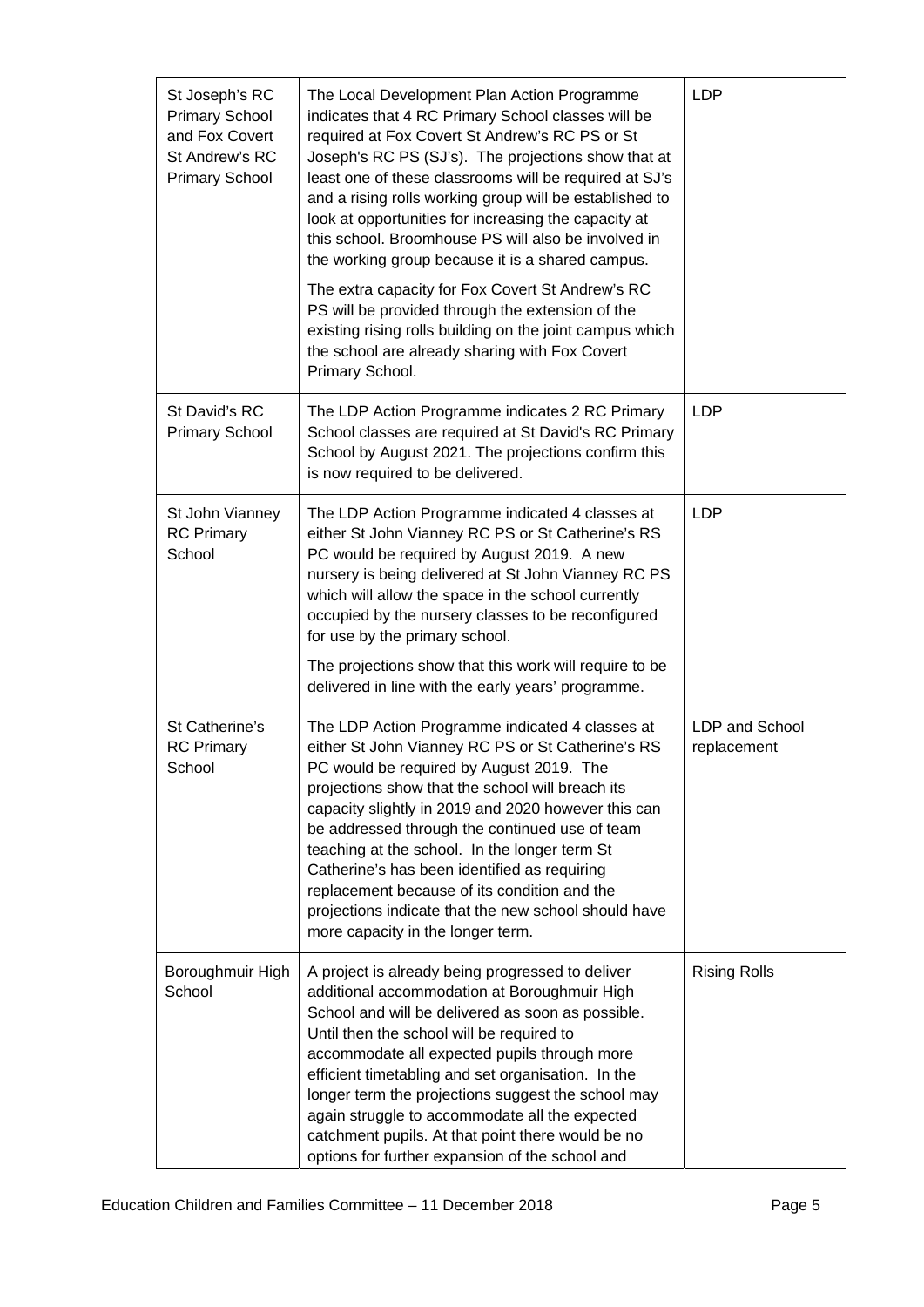|                                         | catchment review would have to be considered. It is<br>therefore proposed the annual projections update are<br>monitored closely for Boroughmuir High School and if<br>by December 2020 there still appears to be future<br>capacity issues that a catchment review is<br>progressed at that point.                                                                                                                                                                                                                                                                                                                                                                                                                                                                                                                                                                                                                                                                                             |                                   |
|-----------------------------------------|-------------------------------------------------------------------------------------------------------------------------------------------------------------------------------------------------------------------------------------------------------------------------------------------------------------------------------------------------------------------------------------------------------------------------------------------------------------------------------------------------------------------------------------------------------------------------------------------------------------------------------------------------------------------------------------------------------------------------------------------------------------------------------------------------------------------------------------------------------------------------------------------------------------------------------------------------------------------------------------------------|-----------------------------------|
| James Gillespie's<br><b>High School</b> | The rising rolls issue at James Gillespie's High<br>School is considered in more detail in the section<br>below on Gaelic Medium Education.                                                                                                                                                                                                                                                                                                                                                                                                                                                                                                                                                                                                                                                                                                                                                                                                                                                     | <b>Rising Rolls</b>               |
| The Royal High<br>School                | The projections show that additional capacity will be<br>required at this school and it is recommended that a<br>rising rolls working group will be established to<br>consider options. The earliest any new<br>accommodation is likely to be delivered is for August<br>2021 and until then the school will be required to<br>accommodate all expected pupils through more<br>efficient timetabling.                                                                                                                                                                                                                                                                                                                                                                                                                                                                                                                                                                                           | <b>Rising Rolls</b>               |
| Firhill High School                     | The projections for this school suggest it will breach<br>its capacity slightly in future years. Due to the scale<br>of the issue significant additional accommodation<br>may not be required. However, it is recommended<br>that a rising rolls working group is established in<br>order to discuss options.                                                                                                                                                                                                                                                                                                                                                                                                                                                                                                                                                                                                                                                                                   | <b>LDP</b>                        |
| West Edinburgh<br>High School/s         | The LDP Action Programme states that additional<br>capacity will be required to address the expected<br>number of secondary pupils in West Edinburgh.<br>There is also a requirement for additional capacity to<br>be delivered for the Kirkliston area due to the knock<br>on effect of the expected housing growth in<br>Queensferry. The recent informal consultation in<br>West Edinburgh concluded that a site for a<br>secondary school in or near Kirkliston should be<br>investigated and opportunities continue to be<br>considered with landowners in the area. While the<br>proposed additional capacity for the Royal High<br>School and the updated projection for Craigmount<br>High School suggest that the requirement for a new<br>high school in the Gogarburn/IBG area could possibly<br>be delayed until after 2023 it is considered that work<br>to identify a site for this school and establish an initial<br>design scope for the project continue to be<br>progressed. | <b>Rising Rolls</b><br><b>LDP</b> |

3.3 Where the projections show a school's capacity being breached and there is not a solution proposed in the table above it is because the expected roll will be able to be accommodated through team teaching in primary schools. For secondary schools more efficient timetabling/set organisation, capacity reviews or restricting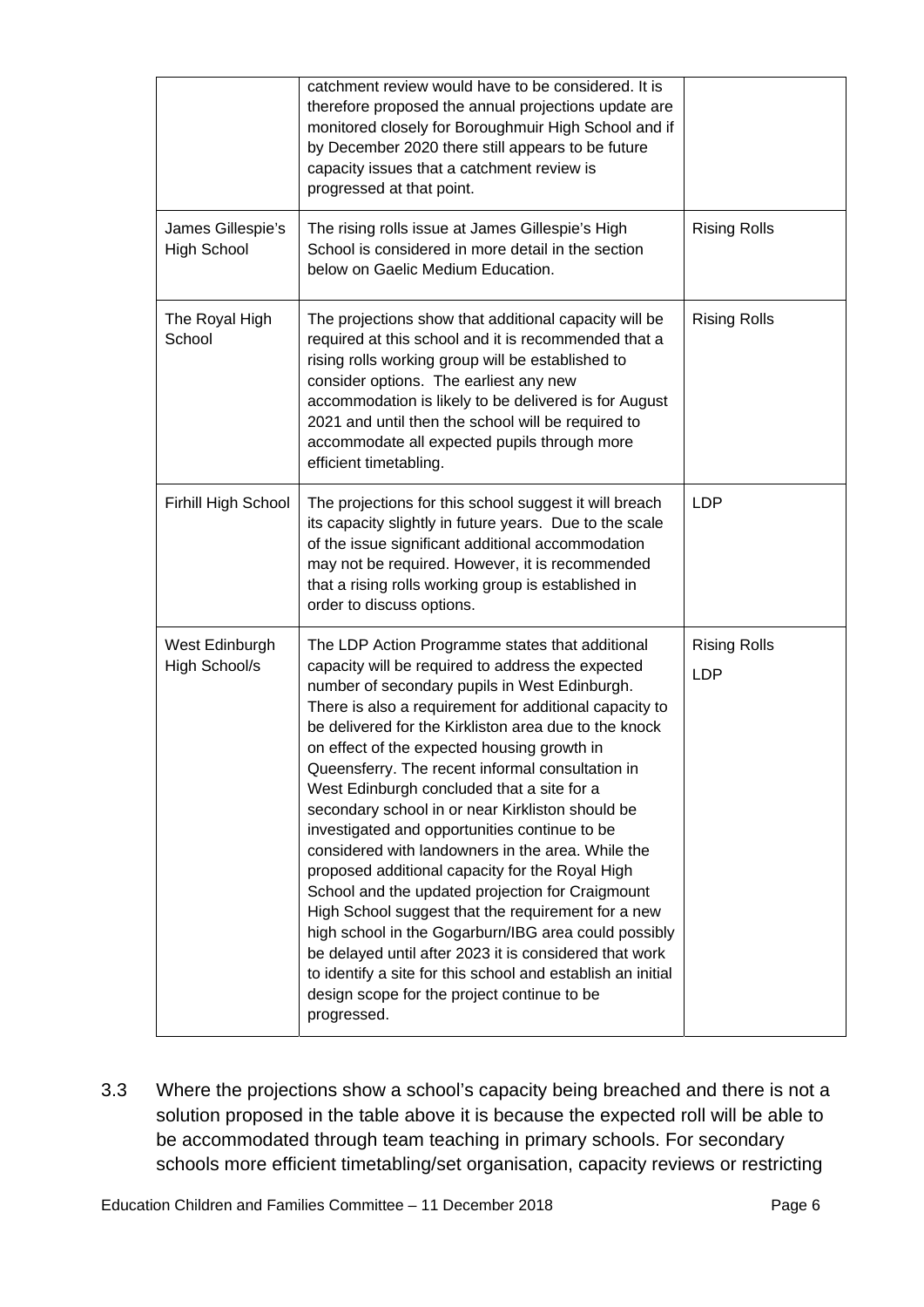admissions to baptised RC pupils in RC schools will be considered. The capacities shown for each school are notional and in a team teaching/efficient timetabling situation schools can operate beyond their notional capacity without it affecting the quality of the learning and teaching provision in the school.

#### **Gaelic Medium Education (GME)**

- 3.4 The strategic growth plan for GME was approved by the Education, Children and Families Committee on 9 October 2018 and made a commitment to:
	- By February 2020 Confirm locations and secure funding for new GME early years and primary facilities and a new dedicated GME secondary school.
	- By November 2020 complete statutory consultation to establish the location and catchment area for new early years and primary facilities and the location for a new dedicated GME secondary school.
- 3.5 The projection for Bun-Sgoil Taobh na Pairce in Appendix 1 is based on current P1 intakes. The following projection provides an estimate of future primary school pupil numbers with an additional 40 P1 pupils requesting GME from August 2021 onwards as a result of creating additional early years places in August 2019 and August 2020.

| <b>School</b>                   | <b>Capacity</b> | <b>Classes   2018  </b> |     | 2019 | 2020 | 2021 | 2022 | 2023 | 2024 | 2025 | 2026 | 2027 | 2028 |
|---------------------------------|-----------------|-------------------------|-----|------|------|------|------|------|------|------|------|------|------|
| Bun-sgoil<br>Taobh na<br>Pairce | 434             | 15                      | 376 | 409  | 428  | 469  | 523  | 572  | 601  | 644  | 684  | 721  | 721  |

- 3.6 In this scenario additional capacity would be required to be created at Bun-Sgoil Taobh na Pairce for August 2021 (which can be achieved through internal reconfiguration if required) and that by 2025 the numbers of pupils, although unevenly distributed across the year groups, represents a requirement for more than a three stream school.
- 3.7 GME secondary education is currently provided at James Gillespie's High School and the projection for this school shows that additional capacity for up to 600 pupils will be required over the next 10 years. A project to deliver temporary accommodation on the main school site for August 2019 is being progressed but further accommodation will be required by 2021 or 2022. At present the best opportunity to provide this accommodation would be to refurbish Darroch and use it as an annexe for the High School. This Annexe could have a GME focus and help to assist with the transition to the new dedicated GME High School by 2024.
- 3.8 Darroch would require to be refurbished but all of the extra capacity would not be required for JGHS. This would allow the spare capacity to begin to be used for additional GME primary capacity in the city with the long term possibility that over time a second GME primary school could be accommodated at Darroch.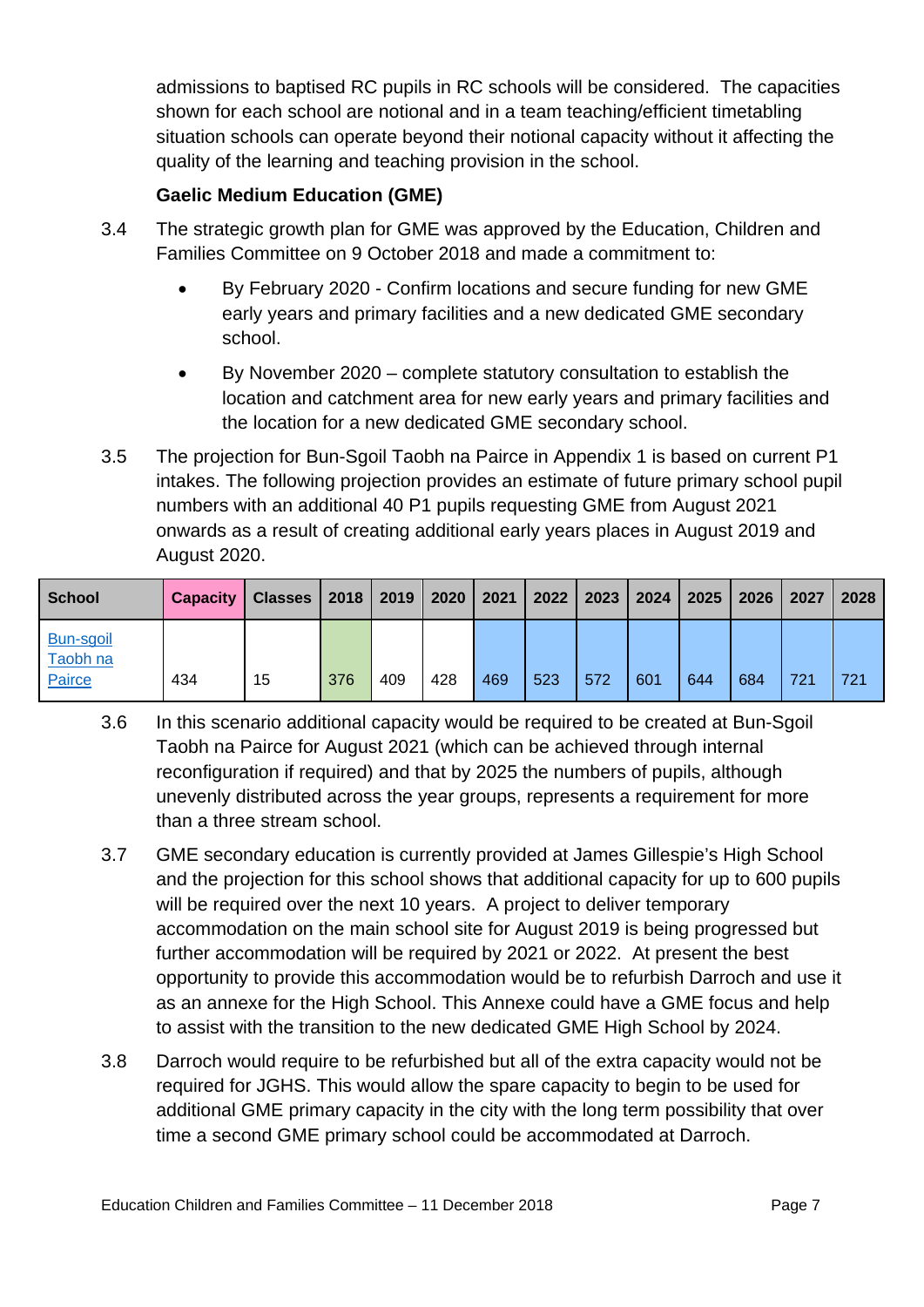3.9 With the intention to deliver a new GME secondary school by 2024 and to have the statutory consultation for this new school completed by November 2020, this would mean that any GME pupils who begin secondary education at James Gillespie's High School from August 2021 could be made aware they will transfer to the new GME secondary school in August 2024. In this scenario a revised projection for James Gillespie's High School compared to the full projection would be as follows:

|                      | 2019 | 2020 | 2021 | 2022 | 2023 | <b>2024</b> | 2025 | 2026 | 2027 | 2028 l | 2029 | 2030 | 2031 | 2032 |
|----------------------|------|------|------|------|------|-------------|------|------|------|--------|------|------|------|------|
| Status Quo 2018      |      |      |      |      |      |             |      |      |      |        |      |      |      |      |
| <b>Projections</b>   | 1347 | 1435 | 1539 | 1618 | 1660 | 1767        | 1832 | 1872 | 1867 | 1845   | 1823 | 1763 | 1723 | 1681 |
| <b>Removal Of</b>    |      |      |      |      |      |             |      |      |      |        |      |      |      |      |
| <b>GME Pupils In</b> |      |      |      |      |      |             |      |      |      |        |      |      |      |      |
| 2024                 | 1347 | 1435 | 1539 | 1618 | 1660 | 1459        | 1486 | 1517 | 1518 | 1489   | 1466 | 1417 | 1380 | 1339 |

3.10 The following graph shows the same information and demonstrates that over time for James Gillespie's High School the roll would fall and the capacity at Darroch would not be required in the longer term, freeing it up to become a dedicated primary school which in the future could accommodate 400-500 pupils.



3.11 Further detailed work and engagement on these proposals requires to be progressed and a budget established for the delivery of a dedicated GME secondary school before a statutory consultation could be taken forward. In the meantime it is recommended that a refurbishment project is progressed for Darroch with the aim of improving the building so it could provide secondary capacity for an interim period but would ultimately be suitable as a permanent primary school facility.

#### **Other issues**

3.12 The projections show that the rising rolls wave of pupils is moving into the secondary sector with the growth at primary level starting to be focused on growth

Education Children and Families Committee – 11 December 2018 **Page 8** Page 8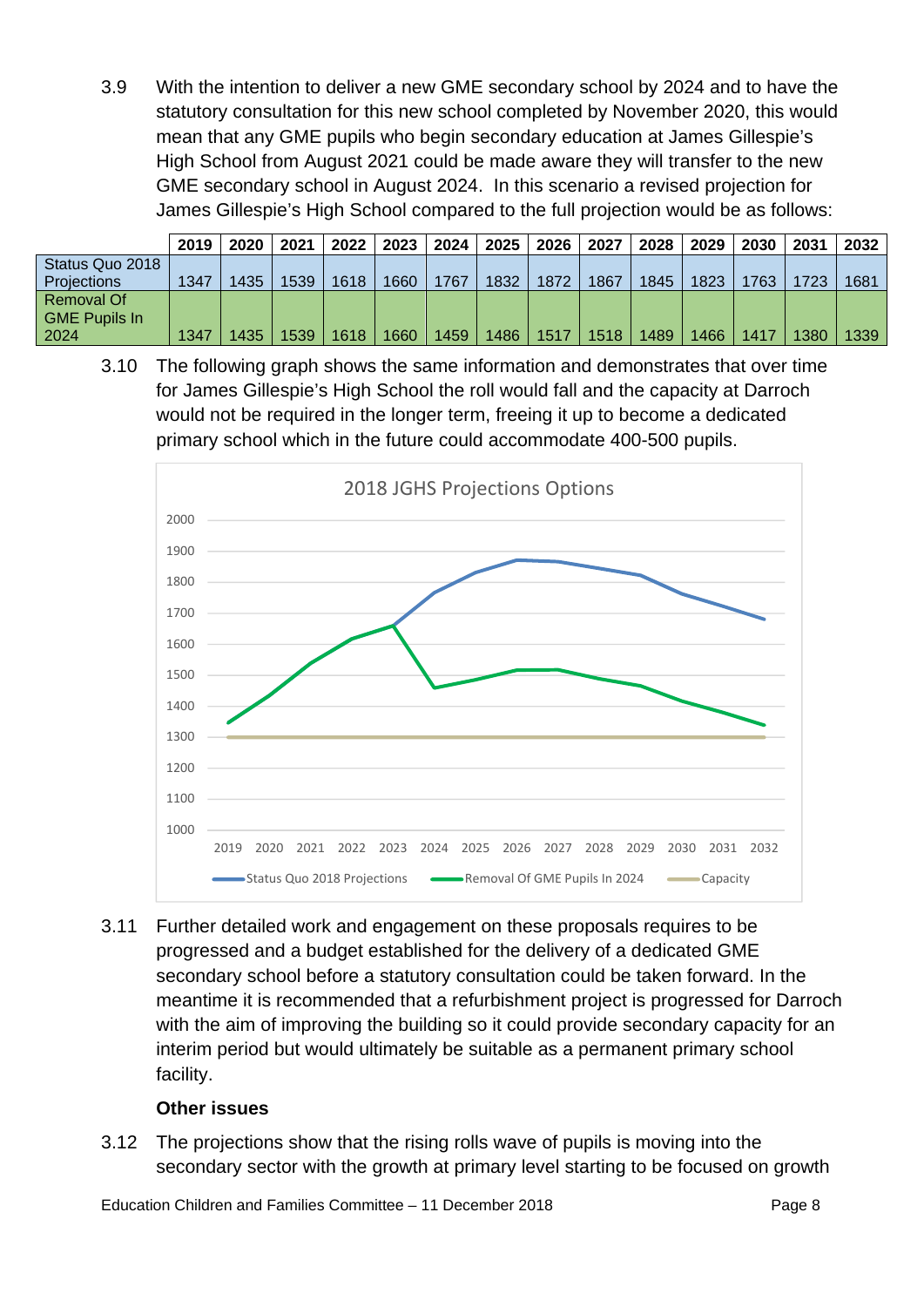areas of the city. Some primary schools out with the city's growth areas show signs of reducing rolls in the future as a result of the current falling birth rate being projected forward as P1 intakes.

- 3.13 Areas of growth in the city where further new primary schools might be required in the future are Granton Waterfront, Gilmerton Station Road and East of Milburn Tower, the latter of which will depend on whether planning permission is ultimately granted by Scottish Ministers. New secondary schools are required in West Edinburgh and extra capacity is planned as existing schools are replaced through the Wave 4 programme. Further primary and secondary schools may be required in the longer term if large sites across and on the periphery of the city are developed for housing.
- 3.14 Providing an efficient school estate in a city where the overall population is growing, there is no certainty over whether birth rates will rise or fall and there is a necessity to reduce the capital and revenue expenditure across public sector estate is complex. The Asset Management Strategy Transformation Programme report to the Finance and Resources Committee on 27 September 2018 approved that a service led design approach at a local level including the re-provisioning and colocation of existing services into single sites and strategic reviews of specific areas would be progressed. The Committee also approved that for all future capital build projects, a scoping exercise would be undertaken to identify how co-located community facilities can be delivered as an integral feature of each project.
- 3.15 In order to meet all of these objectives Communities and Families will engage with colleagues throughout the Council and wider partner organisations to ensure that all opportunities to develop an efficient and fit for purpose future lifelong learning estate are explored. Central to this approach will be early engagement with local communities through the service design approach to ensure that any future infrastructure proposals have the support of all necessary stakeholders before being progressed.

#### **Special School Estate and Inclusion**

- 3.16 The school estate planning team has carried out an initial review of future requirements for children with additional support needs with colleagues in Children's Services. The outcome of this review is that all planning for all schools needs to take into account the breadth of need within our schools. In addition, we will create opportunities to improve provision for special schools through an integrated campus model which will enable the shared use of facilities and collaborative practice. This could include increasing provision of language classes in mainstream schools and ensuring the designs of new schools continue to evolve so they can provide appropriate environments and spaces to meet the needs of all pupils.
- 3.17 These opportunities will be explored further with any financial implications reported in the report to the Finance and Resources Committee on 1 February 2019.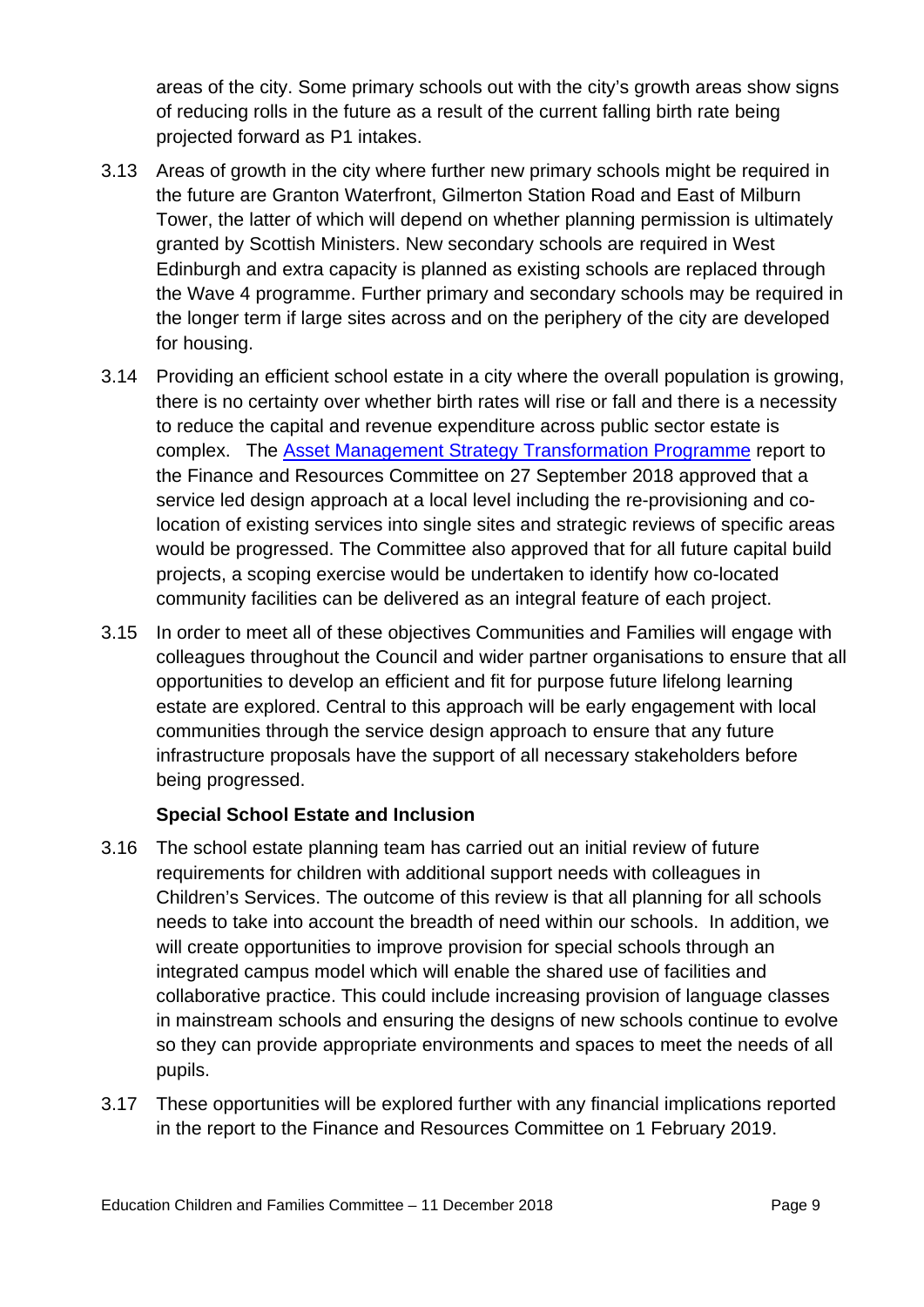#### **4. Measures of success**

- 4.1 The provision of sufficient accommodation for all schools in Edinburgh.
- 4.2 Comparing the 2017 projections with the 2018 start of session intake, the accuracy for both the primary and secondary roll totals were within a 0.8% margin of error.

#### **5. Financial impact**

- 5.1 There are significant capital and revenue financial implications associated with delivery of the projects outlined in this report. The school estate planning team is therefore working with colleagues in Strategic Asset Management and Finance to ensure a full assessment of the financial implications is presented to the Finance and Resources Committee in January 2019.
- 5.2 The report to the Finance and Resources Committee will therefore outline all the budget requirements which will require to be put forward in to the budget setting process in February 2019.

#### **6. Risk, policy, compliance and governance impact**

- 6.1 All Communities and Families capital projects are delivered in line with the Council's Risk Management Policy and Framework.
- 6.2 The delivery of any education infrastructure project is overseen by an Investment Steering Group which operates on the project management principles of Prince 2 and follows the same governance structure as all other Council projects.

#### **7. Equalities impact**

7.1 There are no negative equality or human rights impacts arising from this report. All new infrastructure will be delivered in line with legislative requirement and Integrated Impact Assessments will be progressed where necessary.

#### **8. Sustainability impact**

8.1 Any new education infrastructure will, as a minimum, meet the latest energy efficiency requirements of the statutory building standards.

#### **9. Consultation and engagement**

9.1 All the necessary statutory consultation and engagement requirements will be adhered to during the delivery of any project linked to this report.

#### **10. Background Reading**

10.1 The Education Infrastructure Appraisal prepared as a supporting document for the Local Development Plan Action Programme

Education Children and Families Committee – 11 December 2018 **Page 10** Page 10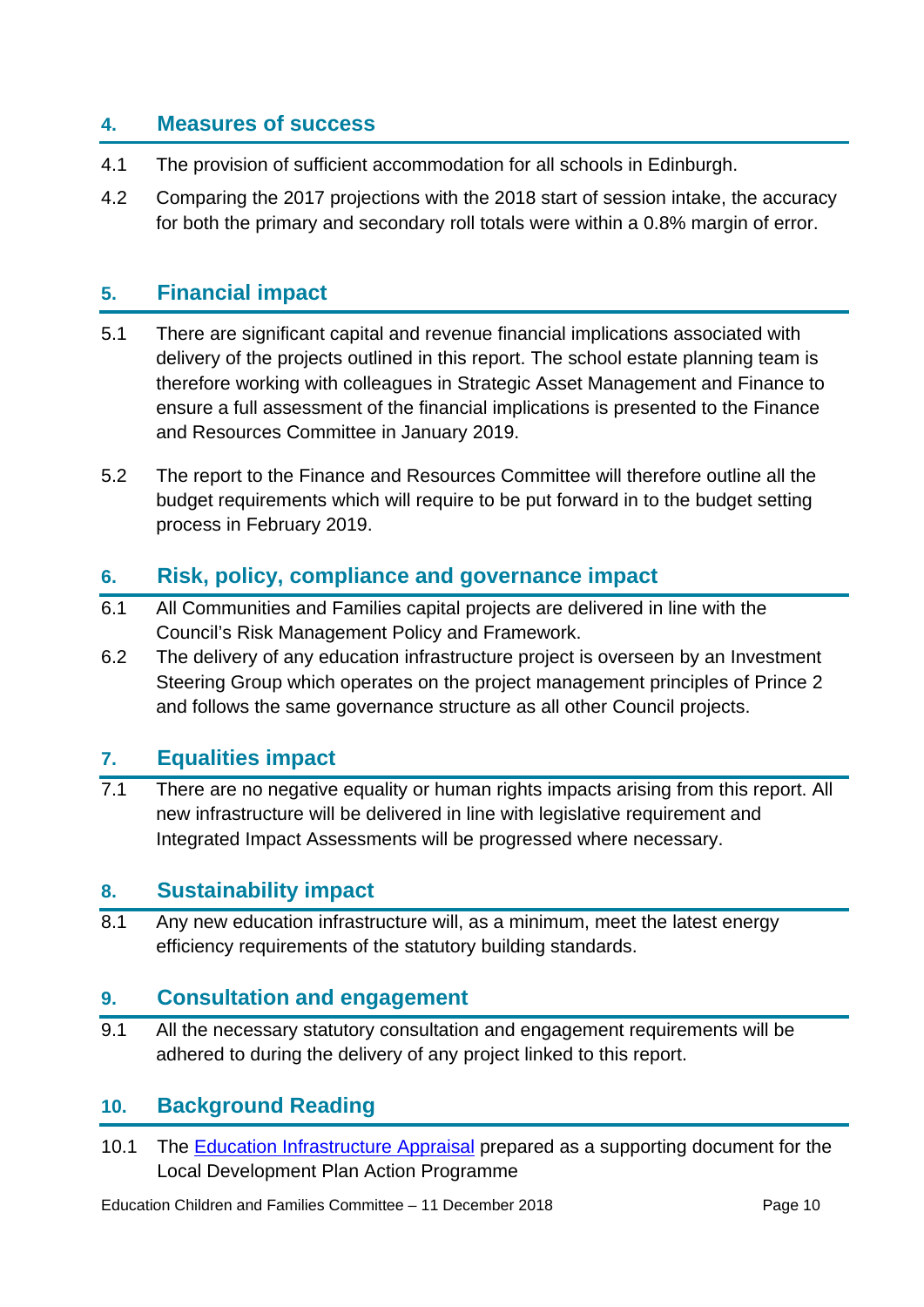#### **Alistair Gaw**

#### Executive Director of Communities and Families

Contact: Crawford McGhie, Senior Manager – Estates and Operational Support E-mail: crawford.mcghie@edinburgh.gov.uk | Tel: 0131 469 3469

## **11. Appendices**

11.1 Appendix 1 – School roll projections.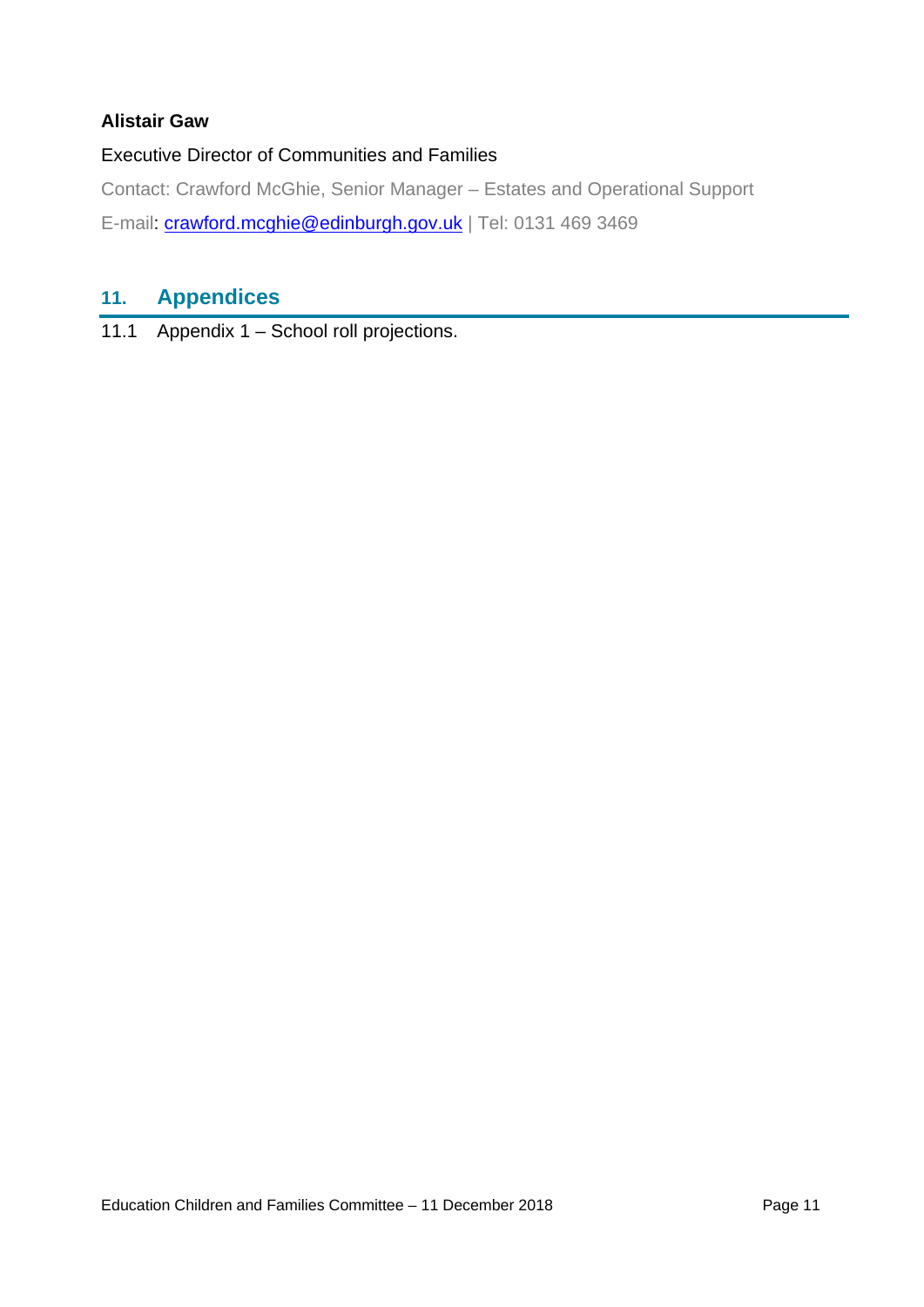## Appendix 1 - Primary School Roll Projections

| <b>School</b>                                 | <b>Capacity</b> | <b>Classes</b> | 2018 | 2019 | 2020 | 2021 | 2022 | 2023 | 2024 | 2025 | 2026 | 2027 | 2028 | <b>Solution</b>                    |
|-----------------------------------------------|-----------------|----------------|------|------|------|------|------|------|------|------|------|------|------|------------------------------------|
| <b>Abbeyhill Primary School</b>               | 231             | 9              | 157  | 159  | 153  | 152  | 149  | 144  | 143  | 140  | 139  | 139  | 139  |                                    |
| <b>Balgreen Primary School</b>                | 420             | 14             | 358  | 367  | 351  | 336  | 316  | 308  | 303  | 299  | 294  | 297  | 300  |                                    |
| <b>Blackhall Primary School</b>               | 504             | 18             | 453  | 450  | 431  | 425  | 424  | 405  | 392  | 380  | 378  | 375  | 387  |                                    |
| <b>Bonaly Primary School</b>                  | 462             | 16             | 441  | 439  | 442  | 456  | 448  | 447  | 445  | 438  | 442  | 443  | 441  |                                    |
| <b>Broomhouse Primary</b><br><b>School</b>    | 259             | 10             | 215  | 224  | 231  | 222  | 204  | 202  | 198  | 196  | 201  | 205  | 197  |                                    |
| <b>Broughton Primary School</b>               | 462             | 16             | 392  | 403  | 395  | 396  | 405  | 412  | 414  | 415  | 416  | 418  | 421  |                                    |
| <b>Brunstane Primary School</b>               | 420             | 14             | 214  | 205  | 218  | 230  | 234  | 246  | 252  | 269  | 288  | 285  | 286  |                                    |
| <b>Bruntsfield Primary School</b>             | 630             | 21             | 605  | 600  | 584  | 566  | 567  | 553  | 554  | 557  | 544  | 559  | 569  |                                    |
| <b>Buckstone Primary School</b>               | 462             | 16             | 429  | 431  | 500  | 508  | 497  | 506  | 516  | 515  | 511  | 449  | 465  | Rising<br>Rolls                    |
| <b>Bun-sgoil Taobh na Pairce</b>              | 434             | 15             | 376  | 409  | 428  | 429  | 444  | 455  | 445  | 450  | 452  | 451  | 453  | <b>GME</b><br>Strategy             |
| <b>Canal View Primary School</b>              | 420             | 14             | 352  | 351  | 318  | 300  | 304  | 299  | 289  | 288  | 287  | 307  | 306  |                                    |
| <b>Carrick Knowe Primary</b><br><b>School</b> | 504             | 18             | 363  | 350  | 337  | 307  | 299  | 303  | 289  | 289  | 287  | 290  | 294  |                                    |
| <b>Castleview Primary School</b>              | 434             | 15             | 309  | 370  | 412  | 463  | 500  | 519  | 544  | 567  | 605  | 635  | 650  | <b>LDP</b>                         |
| <b>Clermiston Primary School</b>              | 476             | 17             | 461  | 466  | 472  | 486  | 475  | 461  | 459  | 454  | 460  | 463  | 461  |                                    |
| <b>Clovenstone Primary</b><br><b>School</b>   | 434             | 15             | 232  | 228  | 224  | 213  | 201  | 193  | 185  | 175  | 175  | 175  | 175  |                                    |
| <b>Colinton Primary School</b>                | 315             | 12             | 159  | 142  | 135  | 133  | 118  | 114  | 106  | 107  | 109  | 110  | 111  |                                    |
| <b>Corstorphine Primary</b><br><b>School</b>  | 630             | 21             | 562  | 542  | 542  | 560  | 581  | 632  | 687  | 706  | 745  | 776  | 819  | <b>LDP</b><br>Maybury<br><b>PS</b> |
| <b>Craigentinny Primary</b><br>School         | 420             | 14             | 272  | 273  | 275  | 292  | 294  | 297  | 293  | 298  | 298  | 300  | 299  |                                    |
| <b>Craiglockhart Primary</b><br><b>School</b> | 476             | 17             | 401  | 388  | 371  | 364  | 345  | 319  | 308  | 307  | 308  | 308  | 306  |                                    |
| <b>Craigour Park Primary</b><br><b>School</b> | 560             | 20             | 477  | 477  | 454  | 470  | 472  | 483  | 481  | 505  | 517  | 534  | 535  |                                    |
| <b>Craigroyston Primary</b><br><b>School</b>  | 434             | 15             | 283  | 309  | 315  | 317  | 338  | 339  | 351  | 357  | 366  | 376  | 380  |                                    |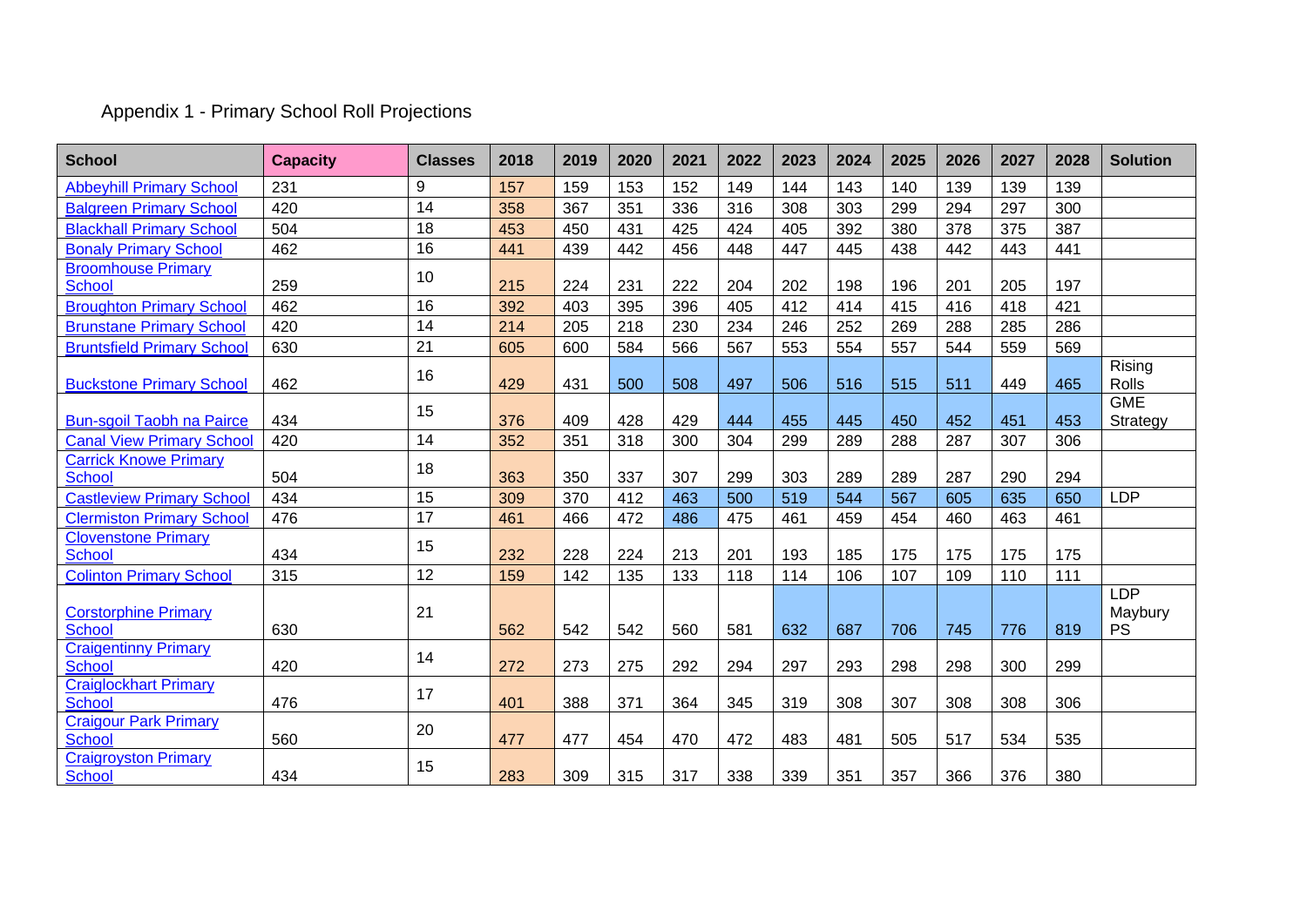|                                  |     |    |     |     |     |     |     |     |     |     |     |     |     | <b>LDP</b>        |
|----------------------------------|-----|----|-----|-----|-----|-----|-----|-----|-----|-----|-----|-----|-----|-------------------|
|                                  |     | 17 |     |     |     |     |     |     |     |     |     |     |     | Maybury           |
| <b>Cramond Primary School</b>    | 476 |    | 441 | 438 | 441 | 448 | 448 | 462 | 459 | 474 | 482 | 493 | 507 | <b>PS</b>         |
|                                  |     | 19 |     |     |     |     |     |     |     |     |     |     |     | LDP/Risin         |
| <b>Currie Primary School</b>     | 546 |    | 484 | 526 | 570 | 604 | 620 | 654 | 674 | 680 | 688 | 686 | 698 | g Rolls           |
|                                  |     |    |     |     |     |     |     |     |     |     |     |     |     | <b>LDP</b>        |
|                                  |     | 5  |     |     |     |     |     |     |     |     |     |     |     | Builyeon          |
| <b>Dalmeny Primary School</b>    | 112 |    | 91  | 97  | 102 | 112 | 120 | 134 | 150 | 151 | 160 | 164 | 165 | <b>RDPS</b>       |
| <b>Dalry Primary School</b>      | 420 | 14 | 247 | 238 | 241 | 243 | 234 | 243 | 248 | 245 | 258 | 259 | 259 |                   |
| <b>Davidson's Mains Primary</b>  |     | 21 |     |     |     |     |     |     |     |     |     |     |     |                   |
| <b>School</b>                    | 630 |    | 570 | 565 | 554 | 540 | 511 | 514 | 507 | 499 | 492 | 487 | 489 |                   |
| <b>Dean Park Primary School</b>  | 476 | 17 | 463 | 476 | 473 | 464 | 465 | 443 | 432 | 435 | 414 | 413 | 424 |                   |
| <b>Duddingston Primary</b>       |     | 15 |     |     |     |     |     |     |     |     |     |     |     |                   |
| School                           | 434 |    | 395 | 368 | 363 | 371 | 375 | 371 | 368 | 360 | 383 | 383 | 383 |                   |
| <b>East Craigs Primary</b>       |     | 17 |     |     |     |     |     |     |     |     |     |     |     |                   |
| <b>School</b>                    | 476 |    | 421 | 431 | 428 | 414 | 417 | 413 | 426 | 427 | 422 | 423 | 436 |                   |
|                                  |     |    |     |     |     |     |     |     |     |     |     |     |     | <b>LDP</b>        |
|                                  |     | 12 |     |     |     |     |     |     |     |     |     |     |     | Builyeon          |
| <b>Echline Primary School</b>    | 315 |    | 288 | 291 | 295 | 297 | 304 | 305 | 315 | 348 | 372 | 391 | 423 | <b>RDPS</b>       |
| <b>Ferryhill Primary School</b>  | 420 | 14 | 361 | 368 | 373 | 369 | 363 | 356 | 347 | 347 | 347 | 339 | 344 |                   |
| <b>Flora Stevenson Primary</b>   |     | 21 |     |     |     |     |     |     |     |     |     |     |     |                   |
| <b>School</b>                    | 630 |    | 597 | 592 | 597 | 577 | 566 | 557 | 558 | 558 | 561 | 567 | 586 |                   |
|                                  |     | 15 |     |     |     |     |     |     |     |     |     |     |     | <b>LDP</b>        |
| <b>Forthview Primary School</b>  | 434 |    | 413 | 426 | 434 | 439 | 450 | 450 | 459 | 465 | 465 | 465 | 472 | Granton           |
| <b>Fox Covert ND Primary</b>     |     | 11 |     |     |     |     |     |     |     |     |     |     |     | LDP/Risin         |
| <b>School</b>                    | 294 |    | 288 | 301 | 317 | 331 | 346 | 350 | 352 | 359 | 367 | 359 | 362 | g Rolls           |
| <b>Fox Covert St Andrew's RC</b> |     | 8  |     |     |     |     |     |     |     |     |     |     |     | <b>LDP</b>        |
| <b>Primary School</b>            | 217 |    | 162 | 161 | 152 | 156 | 162 | 176 | 186 | 195 | 203 | 211 | 219 | <b>LDP</b>        |
| <b>Gilmerton Primary School</b>  | 546 | 19 | 458 | 490 | 535 | 577 | 632 | 678 | 720 | 738 | 773 | 791 | 803 | <b>Broomhills</b> |
| <b>Gracemount Primary</b>        |     |    |     |     |     |     |     |     |     |     |     |     |     | <b>LDP</b>        |
| <b>School</b>                    | 560 | 20 | 502 | 530 | 517 | 528 | 539 | 552 | 562 | 593 | 619 | 657 | 665 | <b>Broomhills</b> |
|                                  |     |    |     |     |     |     |     |     |     |     |     |     |     | LDP               |
| <b>Granton Primary School</b>    | 560 | 20 | 461 | 479 | 493 | 528 | 557 | 536 | 550 | 587 | 619 | 635 | 661 | Granton           |
|                                  |     |    |     |     |     |     |     |     |     |     |     |     |     | Team              |
| <b>Gylemuir Primary School</b>   | 504 | 18 | 507 | 517 | 505 | 487 | 482 | 490 | 488 | 475 | 487 | 497 | 506 | Teaching          |
| <b>Hermitage Park Primary</b>    |     |    |     |     |     |     |     |     |     |     |     |     |     |                   |
| <b>School</b>                    | 420 | 14 | 322 | 320 | 314 | 308 | 293 | 295 | 292 | 292 | 292 | 293 | 293 |                   |
|                                  |     |    |     |     |     |     |     |     |     |     |     |     |     |                   |

Education Children and Families Committee – 11 December 2018 **Page 13**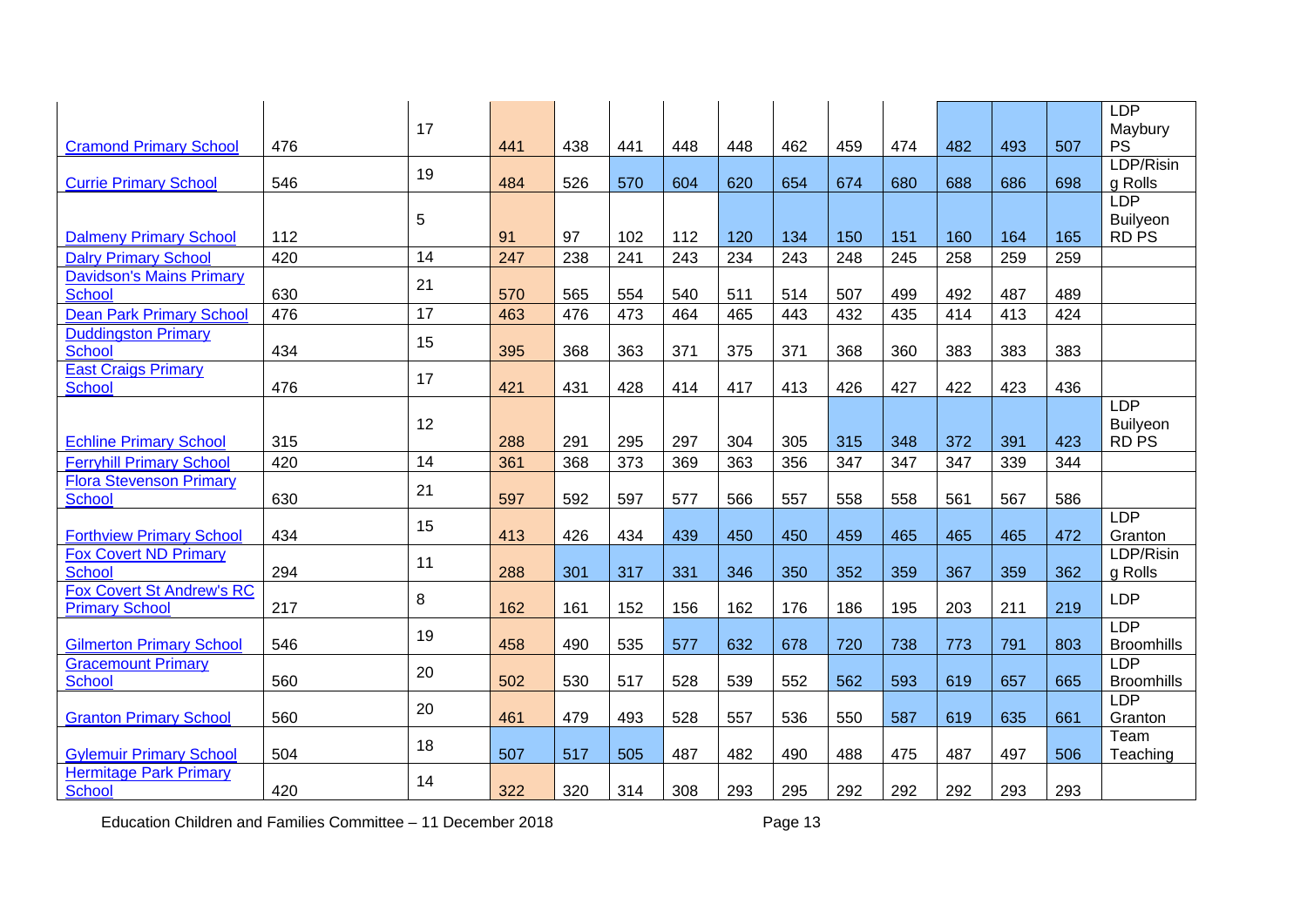|                                               |     | 4               |     |     |     |     |     |     |     |     |      |      |      | <b>LDP</b><br>Maybury |
|-----------------------------------------------|-----|-----------------|-----|-----|-----|-----|-----|-----|-----|-----|------|------|------|-----------------------|
| <b>Hillwood Primary School</b>                | 84  |                 | 62  | 63  | 66  | 78  | 85  | 88  | 86  | 91  | 90   | 94   | 93   | <b>PS</b>             |
| <b>Holy Cross RC Primary</b>                  |     | 12              |     |     |     |     |     |     |     |     |      |      |      | Team                  |
| School                                        | 315 |                 | 323 | 322 | 315 | 317 | 305 | 297 | 293 | 296 | 300  | 302  | 313  | Teaching              |
| <b>James Gillespie's Primary</b>              |     | 21              |     |     |     |     |     |     |     |     |      |      |      |                       |
| School                                        | 630 |                 | 596 | 624 | 627 | 603 | 573 | 559 | 554 | 544 | 537  | 530  | 555  |                       |
| <b>Juniper Green Primary</b><br>School        | 434 | 15              | 390 | 406 | 391 | 378 | 385 | 397 | 409 | 425 | 410  | 414  | 421  |                       |
| <b>Kirkliston Primary School</b>              | 560 | 20              | 582 | 642 | 720 | 784 | 867 | 920 | 964 | 998 | 1021 | 1026 | 1021 | Rising<br>Rolls       |
| <b>Leith Primary School</b>                   | 476 | 17              | 384 | 370 | 366 | 357 | 348 | 359 | 365 | 363 | 376  | 391  | 401  |                       |
| <b>Leith Walk Primary School</b>              | 420 | 14              | 223 | 210 | 201 | 179 | 167 | 153 | 140 | 135 | 130  | 130  | 125  |                       |
| <b>Liberton Primary School</b>                | 476 | $\overline{17}$ | 458 | 464 | 465 | 476 | 465 | 458 | 466 | 478 | 487  | 496  | 499  | <b>LDP</b>            |
| <b>Longstone Primary School</b>               | 315 | 12              | 270 | 260 | 256 | 246 | 229 | 207 | 194 | 183 | 165  | 165  | 165  |                       |
| <b>Lorne Primary School</b>                   | 259 | 10              | 230 | 229 | 213 | 206 | 189 | 179 | 171 | 155 | 151  | 151  | 151  |                       |
| <b>Murrayburn Primary School</b>              | 420 | 14              | 375 | 374 | 369 | 332 | 337 | 325 | 325 | 326 | 324  | 323  | 344  |                       |
| <b>Nether Currie Primary</b>                  |     | $\overline{7}$  |     |     |     |     |     |     |     |     |      |      |      |                       |
| School<br><b>Newcraighall Primary</b>         | 210 |                 | 156 | 163 | 168 | 164 | 170 | 171 | 171 | 173 | 173  | 173  | 173  | <b>LDP New</b>        |
| <b>School</b>                                 | 210 | $\overline{7}$  | 173 | 194 | 213 | 218 | 223 | 241 | 269 | 298 | 331  | 364  | 393  | School                |
| <b>Niddrie Mill Primary School</b>            | 434 | 15              | 295 | 310 | 326 | 323 | 321 | 320 | 318 | 310 | 308  | 307  | 307  |                       |
| <b>Oxgangs Primary School</b>                 | 434 | 15              | 382 | 358 | 355 | 357 | 350 | 350 | 350 | 351 | 358  | 362  | 362  |                       |
| <b>Parsons Green Primary</b><br><b>School</b> | 420 | 14              | 352 | 338 | 318 | 311 | 307 | 296 | 292 | 290 | 285  | 304  | 303  |                       |
| <b>Pentland Primary School</b>                | 504 | 18              | 464 | 452 | 459 | 462 | 455 | 463 | 463 | 470 | 475  | 474  | 473  |                       |
|                                               |     | 13              |     |     |     |     |     |     |     |     |      |      |      | <b>LDP</b>            |
| <b>Pirniehall Primary School</b>              | 329 |                 | 279 | 255 | 258 | 248 | 260 | 272 | 297 | 304 | 333  | 337  | 359  | Granton               |
| <b>Preston Street Primary</b>                 |     | 12              |     |     |     |     |     |     |     |     |      |      |      |                       |
| <b>School</b><br><b>Prestonfield Primary</b>  | 315 |                 | 294 | 281 | 271 | 249 | 231 | 222 | 210 | 195 | 188  | 182  | 182  |                       |
| School                                        | 294 | 11              | 197 | 188 | 187 | 179 | 174 | 172 | 171 | 171 | 171  | 174  | 178  |                       |
| <b>Queensferry Primary</b><br><b>School</b>   | 504 | 18              | 453 | 465 | 462 | 482 | 514 | 526 | 535 | 545 | 560  | 579  | 590  | Rising<br>Rolls       |
|                                               |     | 11              |     |     |     |     |     |     |     |     |      |      |      | Rising                |
| <b>Ratho Primary School</b>                   | 294 |                 | 263 | 303 | 341 | 349 | 370 | 381 | 397 | 405 | 398  | 397  | 400  | Rolls                 |
| <b>Roseburn Primary School</b>                | 294 | 11              | 269 | 265 | 266 | 261 | 245 | 242 | 237 | 229 | 226  | 232  | 228  |                       |

Education Children and Families Committee – 11 December 2018 **Page 14**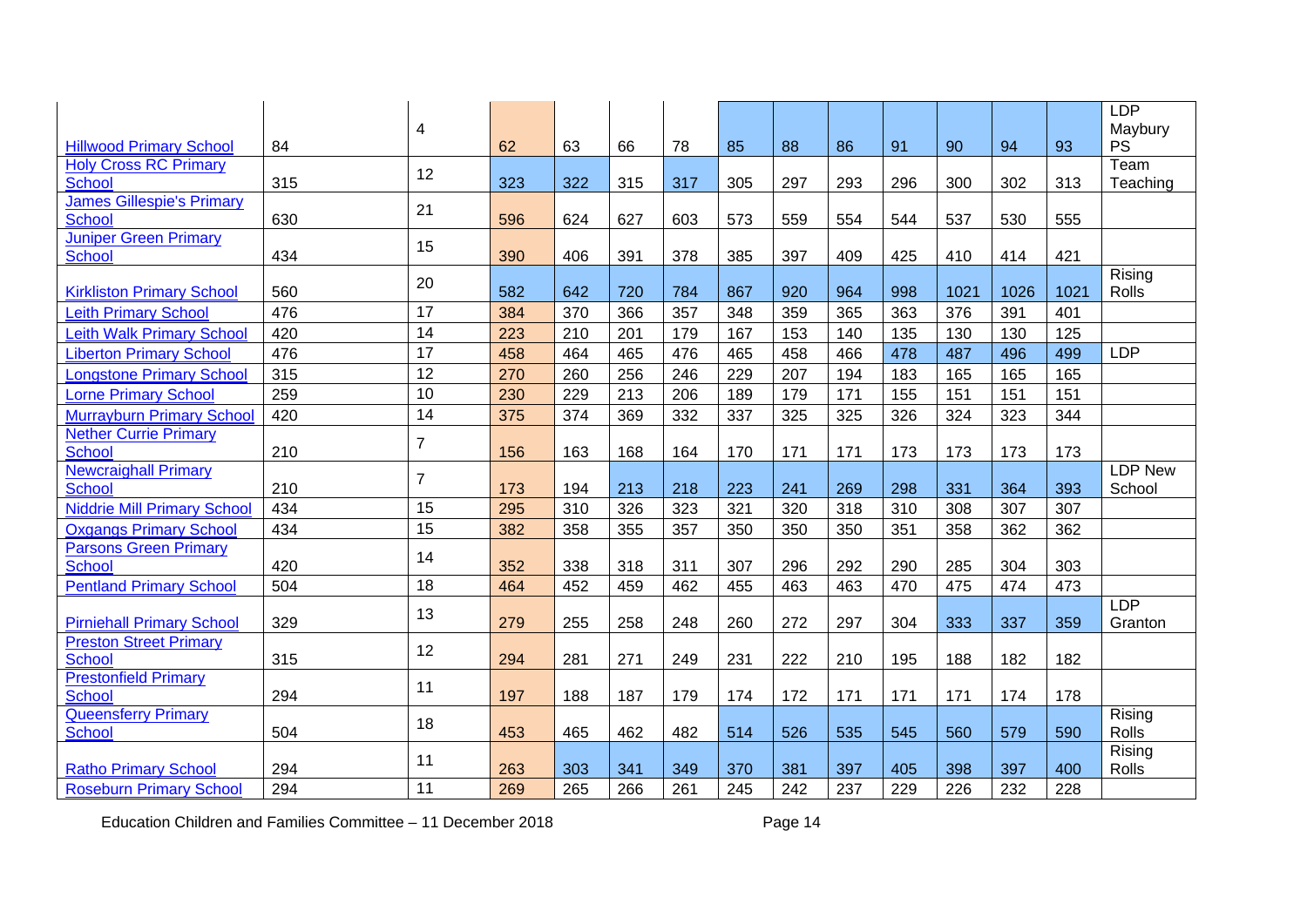| Team<br>21<br>630<br>666<br>642<br>630<br>592<br>585<br>595<br>587<br>Teaching<br>662<br>640<br>614<br>576<br><b>Sciennes Primary School</b><br>11<br>248<br>212<br>294<br>260<br>230<br>221<br>207<br>201<br>211<br><b>Sighthill Primary School</b><br>247<br>243<br>204<br><b>New</b><br><b>South Morningside Primary</b><br>21<br><b>School</b><br>School<br>630<br>643<br>652<br>656<br>671<br>659<br>664<br>670<br>662<br>671<br>681<br>673<br><b>St Catherine's RC Primary</b><br>$\overline{7}$<br><b>LDP</b><br><b>School</b><br>210<br>214<br>220<br>224<br>231<br>232<br>236<br>243<br>251<br>264<br>266<br>256<br><b>St Cuthbert's RC Primary</b><br>$\overline{7}$<br><b>LDP</b><br><b>School</b><br>222<br>210<br>209<br>217<br>218<br>212<br>214<br>216<br>213<br>212<br>214<br>215<br><b>St David's RC Primary</b><br><b>LDP</b><br>13<br><b>School</b><br>329<br>303<br>326<br>333<br>336<br>355<br>372<br>308<br>310<br>324<br>347<br>360<br><b>St Francis' RC Primary</b><br>Team<br>12<br>School<br>315<br>251<br>264<br>266<br>282<br>303<br>316<br>315<br>322<br>330<br>333<br>Teaching<br>314<br><b>St John Vianney RC</b><br><b>LDP</b><br>10<br><b>Primary School</b><br>259<br>312<br>317<br>272<br>264<br>252<br>259<br>274<br>285<br>298<br>294<br>304<br><b>St John's RC Primary</b><br>15<br><b>School</b><br>434<br>349<br>363<br>357<br>363<br>362<br>356<br>356<br>356<br>376<br>385<br>366<br><b>St Joseph's RC Primary</b><br><b>LDP</b><br>13<br><b>School</b><br>327<br>332<br>329<br>324<br>324<br>331<br>342<br>336<br>325<br>329<br>340<br>324<br><b>St Margaret's RC Primary</b><br>$\overline{7}$<br><b>School</b><br>210<br>129<br>160<br>170<br>211<br>120<br>122<br>134<br>152<br>181<br>192<br>201<br><b>St Mark's RC Primary</b><br>$\overline{7}$<br><b>School</b><br>210<br>117<br>148<br>138<br>133<br>131<br>118<br>118<br>119<br>121<br>122<br>121<br><b>St Mary's RC Primary</b><br>15<br>School (Edin.)<br>434<br>343<br>312<br>304<br>348<br>330<br>333<br>317<br>306<br>305<br>309<br>310<br><b>St Mary's RC Primary</b><br>14<br>353<br>School (Leith)<br>420<br>349<br>324<br>318<br>321<br>329<br>334<br>310<br>311<br>314<br>314<br><b>St Ninian's RC Primary</b><br>12<br><b>School</b><br>315<br>256<br>250<br>252<br>264<br>271<br>269<br>258<br>258<br>256<br>252<br>254<br><b>St Peter's RC Primary</b><br>15<br><b>School</b><br>434<br>389<br>375<br>341<br>334<br>326<br>332<br>330<br>366<br>354<br>327<br>335<br>14<br>340<br>323<br>327<br><b>Stenhouse Primary School</b><br>420<br>350<br>355<br>355<br>353<br>346<br>330<br>324<br>324<br><b>Stockbridge Primary</b><br>11<br><b>School</b><br>294<br>254<br>261<br>228<br>226<br>218<br>213<br>207<br>211<br>210<br>241<br>243<br><b>The Royal High Primary</b><br>14<br>School<br>420<br>329<br>340<br>367<br>369<br>372<br>385<br>355<br>332<br>336<br>373<br>390 | <b>Royal Mile Primary School</b> | 210 | $\overline{7}$ | 142 | 140 | 137 | 127 | 125 | 127 | 120 | 115 | 112 | 113 | 113 |  |
|-----------------------------------------------------------------------------------------------------------------------------------------------------------------------------------------------------------------------------------------------------------------------------------------------------------------------------------------------------------------------------------------------------------------------------------------------------------------------------------------------------------------------------------------------------------------------------------------------------------------------------------------------------------------------------------------------------------------------------------------------------------------------------------------------------------------------------------------------------------------------------------------------------------------------------------------------------------------------------------------------------------------------------------------------------------------------------------------------------------------------------------------------------------------------------------------------------------------------------------------------------------------------------------------------------------------------------------------------------------------------------------------------------------------------------------------------------------------------------------------------------------------------------------------------------------------------------------------------------------------------------------------------------------------------------------------------------------------------------------------------------------------------------------------------------------------------------------------------------------------------------------------------------------------------------------------------------------------------------------------------------------------------------------------------------------------------------------------------------------------------------------------------------------------------------------------------------------------------------------------------------------------------------------------------------------------------------------------------------------------------------------------------------------------------------------------------------------------------------------------------------------------------------------------------------------------------------------------------------------------------------------------------------------------------------------------------------------------------------------------------------------------------------------------------------------------------------------------------------------------------------------------------|----------------------------------|-----|----------------|-----|-----|-----|-----|-----|-----|-----|-----|-----|-----|-----|--|
|                                                                                                                                                                                                                                                                                                                                                                                                                                                                                                                                                                                                                                                                                                                                                                                                                                                                                                                                                                                                                                                                                                                                                                                                                                                                                                                                                                                                                                                                                                                                                                                                                                                                                                                                                                                                                                                                                                                                                                                                                                                                                                                                                                                                                                                                                                                                                                                                                                                                                                                                                                                                                                                                                                                                                                                                                                                                                               |                                  |     |                |     |     |     |     |     |     |     |     |     |     |     |  |
|                                                                                                                                                                                                                                                                                                                                                                                                                                                                                                                                                                                                                                                                                                                                                                                                                                                                                                                                                                                                                                                                                                                                                                                                                                                                                                                                                                                                                                                                                                                                                                                                                                                                                                                                                                                                                                                                                                                                                                                                                                                                                                                                                                                                                                                                                                                                                                                                                                                                                                                                                                                                                                                                                                                                                                                                                                                                                               |                                  |     |                |     |     |     |     |     |     |     |     |     |     |     |  |
|                                                                                                                                                                                                                                                                                                                                                                                                                                                                                                                                                                                                                                                                                                                                                                                                                                                                                                                                                                                                                                                                                                                                                                                                                                                                                                                                                                                                                                                                                                                                                                                                                                                                                                                                                                                                                                                                                                                                                                                                                                                                                                                                                                                                                                                                                                                                                                                                                                                                                                                                                                                                                                                                                                                                                                                                                                                                                               |                                  |     |                |     |     |     |     |     |     |     |     |     |     |     |  |
|                                                                                                                                                                                                                                                                                                                                                                                                                                                                                                                                                                                                                                                                                                                                                                                                                                                                                                                                                                                                                                                                                                                                                                                                                                                                                                                                                                                                                                                                                                                                                                                                                                                                                                                                                                                                                                                                                                                                                                                                                                                                                                                                                                                                                                                                                                                                                                                                                                                                                                                                                                                                                                                                                                                                                                                                                                                                                               |                                  |     |                |     |     |     |     |     |     |     |     |     |     |     |  |
|                                                                                                                                                                                                                                                                                                                                                                                                                                                                                                                                                                                                                                                                                                                                                                                                                                                                                                                                                                                                                                                                                                                                                                                                                                                                                                                                                                                                                                                                                                                                                                                                                                                                                                                                                                                                                                                                                                                                                                                                                                                                                                                                                                                                                                                                                                                                                                                                                                                                                                                                                                                                                                                                                                                                                                                                                                                                                               |                                  |     |                |     |     |     |     |     |     |     |     |     |     |     |  |
|                                                                                                                                                                                                                                                                                                                                                                                                                                                                                                                                                                                                                                                                                                                                                                                                                                                                                                                                                                                                                                                                                                                                                                                                                                                                                                                                                                                                                                                                                                                                                                                                                                                                                                                                                                                                                                                                                                                                                                                                                                                                                                                                                                                                                                                                                                                                                                                                                                                                                                                                                                                                                                                                                                                                                                                                                                                                                               |                                  |     |                |     |     |     |     |     |     |     |     |     |     |     |  |
|                                                                                                                                                                                                                                                                                                                                                                                                                                                                                                                                                                                                                                                                                                                                                                                                                                                                                                                                                                                                                                                                                                                                                                                                                                                                                                                                                                                                                                                                                                                                                                                                                                                                                                                                                                                                                                                                                                                                                                                                                                                                                                                                                                                                                                                                                                                                                                                                                                                                                                                                                                                                                                                                                                                                                                                                                                                                                               |                                  |     |                |     |     |     |     |     |     |     |     |     |     |     |  |
|                                                                                                                                                                                                                                                                                                                                                                                                                                                                                                                                                                                                                                                                                                                                                                                                                                                                                                                                                                                                                                                                                                                                                                                                                                                                                                                                                                                                                                                                                                                                                                                                                                                                                                                                                                                                                                                                                                                                                                                                                                                                                                                                                                                                                                                                                                                                                                                                                                                                                                                                                                                                                                                                                                                                                                                                                                                                                               |                                  |     |                |     |     |     |     |     |     |     |     |     |     |     |  |
|                                                                                                                                                                                                                                                                                                                                                                                                                                                                                                                                                                                                                                                                                                                                                                                                                                                                                                                                                                                                                                                                                                                                                                                                                                                                                                                                                                                                                                                                                                                                                                                                                                                                                                                                                                                                                                                                                                                                                                                                                                                                                                                                                                                                                                                                                                                                                                                                                                                                                                                                                                                                                                                                                                                                                                                                                                                                                               |                                  |     |                |     |     |     |     |     |     |     |     |     |     |     |  |
|                                                                                                                                                                                                                                                                                                                                                                                                                                                                                                                                                                                                                                                                                                                                                                                                                                                                                                                                                                                                                                                                                                                                                                                                                                                                                                                                                                                                                                                                                                                                                                                                                                                                                                                                                                                                                                                                                                                                                                                                                                                                                                                                                                                                                                                                                                                                                                                                                                                                                                                                                                                                                                                                                                                                                                                                                                                                                               |                                  |     |                |     |     |     |     |     |     |     |     |     |     |     |  |
|                                                                                                                                                                                                                                                                                                                                                                                                                                                                                                                                                                                                                                                                                                                                                                                                                                                                                                                                                                                                                                                                                                                                                                                                                                                                                                                                                                                                                                                                                                                                                                                                                                                                                                                                                                                                                                                                                                                                                                                                                                                                                                                                                                                                                                                                                                                                                                                                                                                                                                                                                                                                                                                                                                                                                                                                                                                                                               |                                  |     |                |     |     |     |     |     |     |     |     |     |     |     |  |
|                                                                                                                                                                                                                                                                                                                                                                                                                                                                                                                                                                                                                                                                                                                                                                                                                                                                                                                                                                                                                                                                                                                                                                                                                                                                                                                                                                                                                                                                                                                                                                                                                                                                                                                                                                                                                                                                                                                                                                                                                                                                                                                                                                                                                                                                                                                                                                                                                                                                                                                                                                                                                                                                                                                                                                                                                                                                                               |                                  |     |                |     |     |     |     |     |     |     |     |     |     |     |  |
|                                                                                                                                                                                                                                                                                                                                                                                                                                                                                                                                                                                                                                                                                                                                                                                                                                                                                                                                                                                                                                                                                                                                                                                                                                                                                                                                                                                                                                                                                                                                                                                                                                                                                                                                                                                                                                                                                                                                                                                                                                                                                                                                                                                                                                                                                                                                                                                                                                                                                                                                                                                                                                                                                                                                                                                                                                                                                               |                                  |     |                |     |     |     |     |     |     |     |     |     |     |     |  |
|                                                                                                                                                                                                                                                                                                                                                                                                                                                                                                                                                                                                                                                                                                                                                                                                                                                                                                                                                                                                                                                                                                                                                                                                                                                                                                                                                                                                                                                                                                                                                                                                                                                                                                                                                                                                                                                                                                                                                                                                                                                                                                                                                                                                                                                                                                                                                                                                                                                                                                                                                                                                                                                                                                                                                                                                                                                                                               |                                  |     |                |     |     |     |     |     |     |     |     |     |     |     |  |
|                                                                                                                                                                                                                                                                                                                                                                                                                                                                                                                                                                                                                                                                                                                                                                                                                                                                                                                                                                                                                                                                                                                                                                                                                                                                                                                                                                                                                                                                                                                                                                                                                                                                                                                                                                                                                                                                                                                                                                                                                                                                                                                                                                                                                                                                                                                                                                                                                                                                                                                                                                                                                                                                                                                                                                                                                                                                                               |                                  |     |                |     |     |     |     |     |     |     |     |     |     |     |  |
|                                                                                                                                                                                                                                                                                                                                                                                                                                                                                                                                                                                                                                                                                                                                                                                                                                                                                                                                                                                                                                                                                                                                                                                                                                                                                                                                                                                                                                                                                                                                                                                                                                                                                                                                                                                                                                                                                                                                                                                                                                                                                                                                                                                                                                                                                                                                                                                                                                                                                                                                                                                                                                                                                                                                                                                                                                                                                               |                                  |     |                |     |     |     |     |     |     |     |     |     |     |     |  |
|                                                                                                                                                                                                                                                                                                                                                                                                                                                                                                                                                                                                                                                                                                                                                                                                                                                                                                                                                                                                                                                                                                                                                                                                                                                                                                                                                                                                                                                                                                                                                                                                                                                                                                                                                                                                                                                                                                                                                                                                                                                                                                                                                                                                                                                                                                                                                                                                                                                                                                                                                                                                                                                                                                                                                                                                                                                                                               |                                  |     |                |     |     |     |     |     |     |     |     |     |     |     |  |
|                                                                                                                                                                                                                                                                                                                                                                                                                                                                                                                                                                                                                                                                                                                                                                                                                                                                                                                                                                                                                                                                                                                                                                                                                                                                                                                                                                                                                                                                                                                                                                                                                                                                                                                                                                                                                                                                                                                                                                                                                                                                                                                                                                                                                                                                                                                                                                                                                                                                                                                                                                                                                                                                                                                                                                                                                                                                                               |                                  |     |                |     |     |     |     |     |     |     |     |     |     |     |  |
|                                                                                                                                                                                                                                                                                                                                                                                                                                                                                                                                                                                                                                                                                                                                                                                                                                                                                                                                                                                                                                                                                                                                                                                                                                                                                                                                                                                                                                                                                                                                                                                                                                                                                                                                                                                                                                                                                                                                                                                                                                                                                                                                                                                                                                                                                                                                                                                                                                                                                                                                                                                                                                                                                                                                                                                                                                                                                               |                                  |     |                |     |     |     |     |     |     |     |     |     |     |     |  |
|                                                                                                                                                                                                                                                                                                                                                                                                                                                                                                                                                                                                                                                                                                                                                                                                                                                                                                                                                                                                                                                                                                                                                                                                                                                                                                                                                                                                                                                                                                                                                                                                                                                                                                                                                                                                                                                                                                                                                                                                                                                                                                                                                                                                                                                                                                                                                                                                                                                                                                                                                                                                                                                                                                                                                                                                                                                                                               |                                  |     |                |     |     |     |     |     |     |     |     |     |     |     |  |
|                                                                                                                                                                                                                                                                                                                                                                                                                                                                                                                                                                                                                                                                                                                                                                                                                                                                                                                                                                                                                                                                                                                                                                                                                                                                                                                                                                                                                                                                                                                                                                                                                                                                                                                                                                                                                                                                                                                                                                                                                                                                                                                                                                                                                                                                                                                                                                                                                                                                                                                                                                                                                                                                                                                                                                                                                                                                                               |                                  |     |                |     |     |     |     |     |     |     |     |     |     |     |  |
|                                                                                                                                                                                                                                                                                                                                                                                                                                                                                                                                                                                                                                                                                                                                                                                                                                                                                                                                                                                                                                                                                                                                                                                                                                                                                                                                                                                                                                                                                                                                                                                                                                                                                                                                                                                                                                                                                                                                                                                                                                                                                                                                                                                                                                                                                                                                                                                                                                                                                                                                                                                                                                                                                                                                                                                                                                                                                               |                                  |     |                |     |     |     |     |     |     |     |     |     |     |     |  |
|                                                                                                                                                                                                                                                                                                                                                                                                                                                                                                                                                                                                                                                                                                                                                                                                                                                                                                                                                                                                                                                                                                                                                                                                                                                                                                                                                                                                                                                                                                                                                                                                                                                                                                                                                                                                                                                                                                                                                                                                                                                                                                                                                                                                                                                                                                                                                                                                                                                                                                                                                                                                                                                                                                                                                                                                                                                                                               |                                  |     |                |     |     |     |     |     |     |     |     |     |     |     |  |
|                                                                                                                                                                                                                                                                                                                                                                                                                                                                                                                                                                                                                                                                                                                                                                                                                                                                                                                                                                                                                                                                                                                                                                                                                                                                                                                                                                                                                                                                                                                                                                                                                                                                                                                                                                                                                                                                                                                                                                                                                                                                                                                                                                                                                                                                                                                                                                                                                                                                                                                                                                                                                                                                                                                                                                                                                                                                                               |                                  |     |                |     |     |     |     |     |     |     |     |     |     |     |  |
|                                                                                                                                                                                                                                                                                                                                                                                                                                                                                                                                                                                                                                                                                                                                                                                                                                                                                                                                                                                                                                                                                                                                                                                                                                                                                                                                                                                                                                                                                                                                                                                                                                                                                                                                                                                                                                                                                                                                                                                                                                                                                                                                                                                                                                                                                                                                                                                                                                                                                                                                                                                                                                                                                                                                                                                                                                                                                               |                                  |     |                |     |     |     |     |     |     |     |     |     |     |     |  |
|                                                                                                                                                                                                                                                                                                                                                                                                                                                                                                                                                                                                                                                                                                                                                                                                                                                                                                                                                                                                                                                                                                                                                                                                                                                                                                                                                                                                                                                                                                                                                                                                                                                                                                                                                                                                                                                                                                                                                                                                                                                                                                                                                                                                                                                                                                                                                                                                                                                                                                                                                                                                                                                                                                                                                                                                                                                                                               |                                  |     |                |     |     |     |     |     |     |     |     |     |     |     |  |
|                                                                                                                                                                                                                                                                                                                                                                                                                                                                                                                                                                                                                                                                                                                                                                                                                                                                                                                                                                                                                                                                                                                                                                                                                                                                                                                                                                                                                                                                                                                                                                                                                                                                                                                                                                                                                                                                                                                                                                                                                                                                                                                                                                                                                                                                                                                                                                                                                                                                                                                                                                                                                                                                                                                                                                                                                                                                                               |                                  |     |                |     |     |     |     |     |     |     |     |     |     |     |  |
|                                                                                                                                                                                                                                                                                                                                                                                                                                                                                                                                                                                                                                                                                                                                                                                                                                                                                                                                                                                                                                                                                                                                                                                                                                                                                                                                                                                                                                                                                                                                                                                                                                                                                                                                                                                                                                                                                                                                                                                                                                                                                                                                                                                                                                                                                                                                                                                                                                                                                                                                                                                                                                                                                                                                                                                                                                                                                               |                                  |     |                |     |     |     |     |     |     |     |     |     |     |     |  |
|                                                                                                                                                                                                                                                                                                                                                                                                                                                                                                                                                                                                                                                                                                                                                                                                                                                                                                                                                                                                                                                                                                                                                                                                                                                                                                                                                                                                                                                                                                                                                                                                                                                                                                                                                                                                                                                                                                                                                                                                                                                                                                                                                                                                                                                                                                                                                                                                                                                                                                                                                                                                                                                                                                                                                                                                                                                                                               | <b>Tollcross Primary School</b>  | 315 | 12             | 238 | 249 | 273 | 258 | 260 | 255 | 240 | 224 | 224 | 197 | 196 |  |

Education Children and Families Committee – 11 December 2018 **Page 15**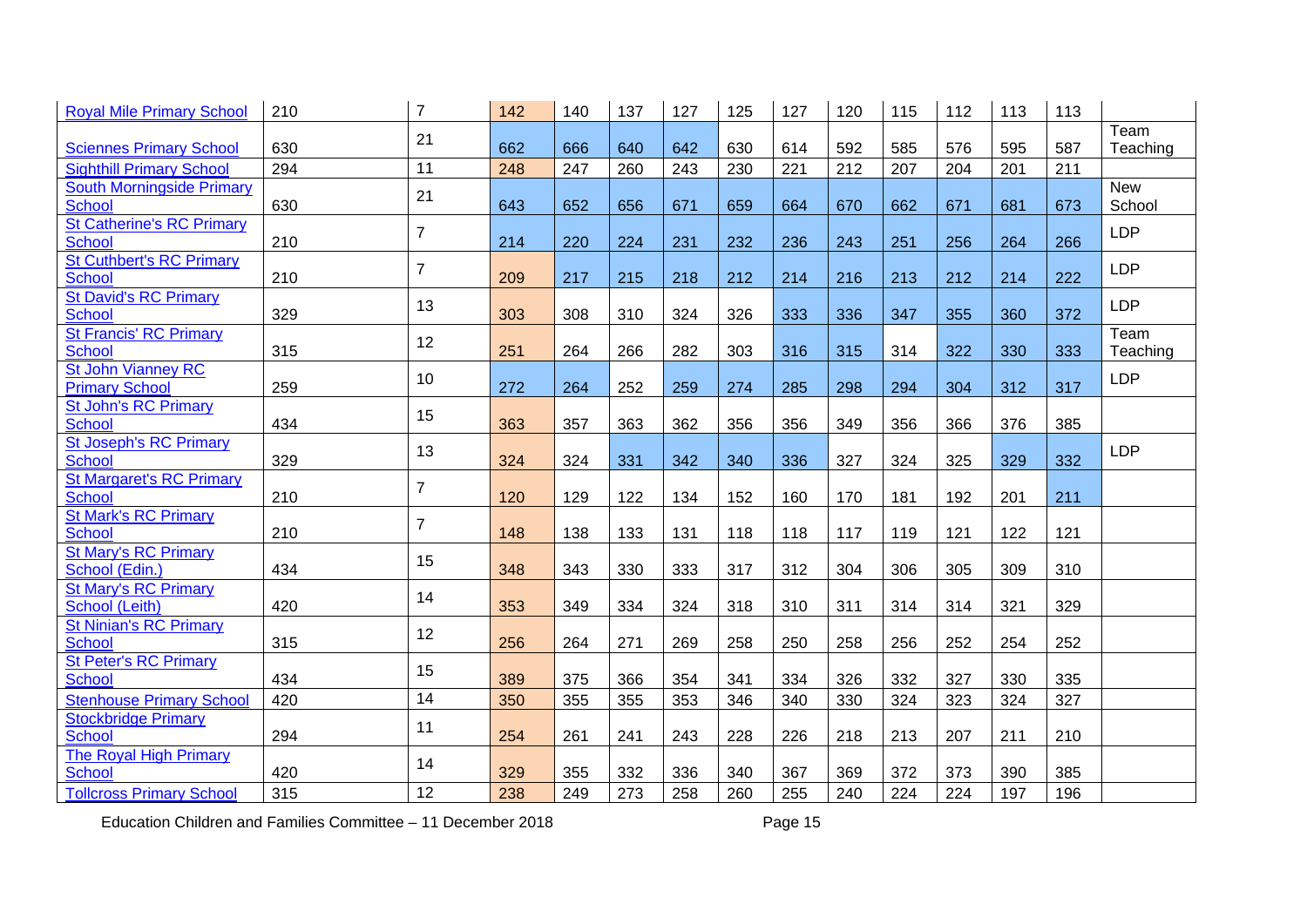| <b>Towerbank Primary School</b> | 630    | 21   | 636    | 612   | 586   | 543   | 507   | 482   | 466   | 431   | 418   | 417   | 416   |  |
|---------------------------------|--------|------|--------|-------|-------|-------|-------|-------|-------|-------|-------|-------|-------|--|
| <b>Trinity Primary School</b>   | 630    | 21   | 578    | 577   | 588   | 575   | 578   | 569   | 568   | 568   | 589   | 598   | 623   |  |
| <b>Victoria Primary School</b>  | 315    | 12   | 282    | 287   | 285   | 259   | 263   | 257   | 258   | 261   | 270   | 289   | 310   |  |
| <b>Wardie Primary School</b>    | 560    | 20   | 519    | 516   | 502   | 490   | 470   | 444   | 430   | 421   | 414   | 408   | 414   |  |
|                                 |        |      |        | 31,20 | 31.27 | 31.28 | 31.25 | 31.33 | 31.46 | 31.66 | 32,05 | 32,46 | 32,97 |  |
| <b>Totals</b>                   | 35,945 | ,264 | 30,883 |       |       |       | ູ     |       |       |       |       | J.    |       |  |